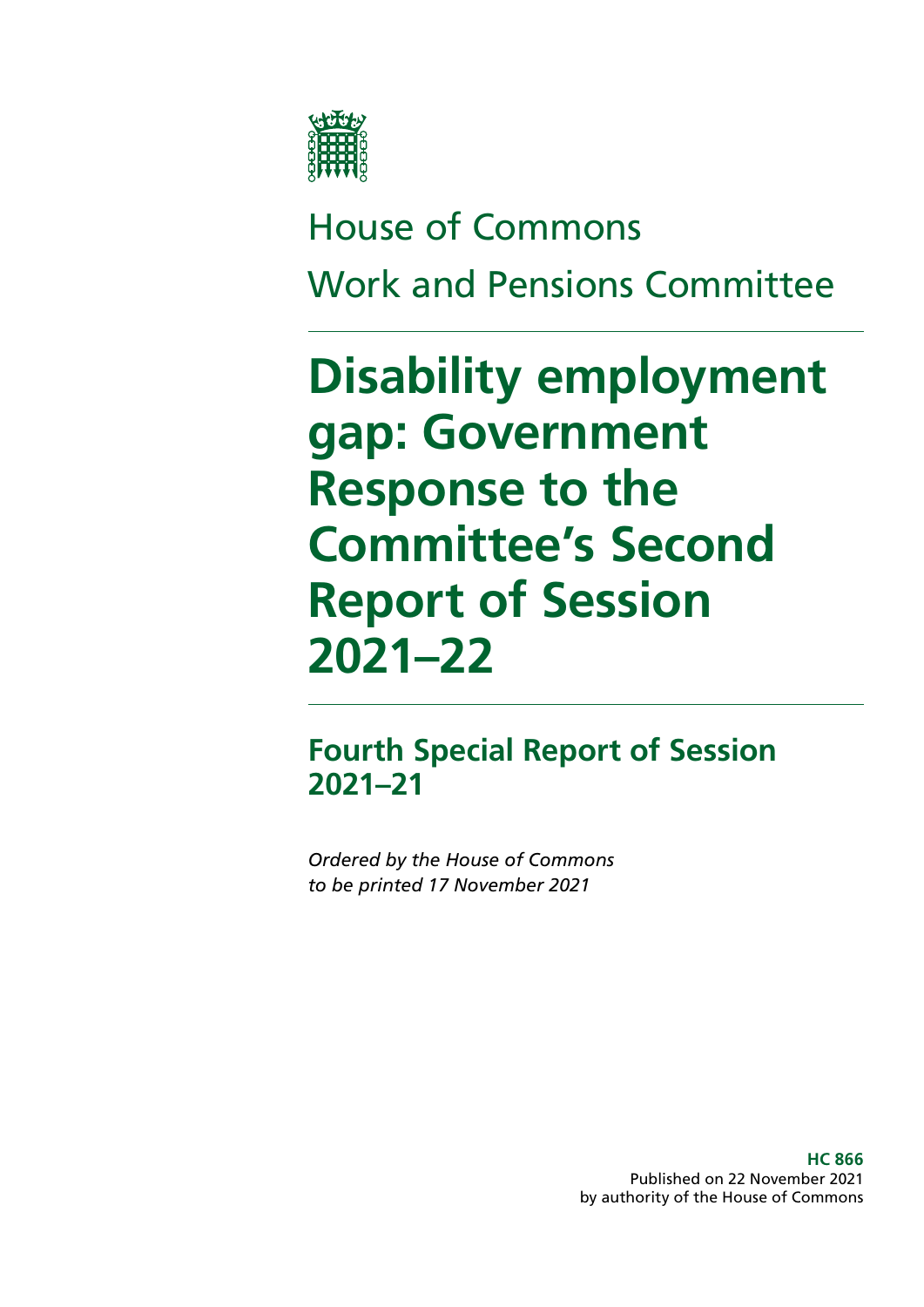# **Work and Pensions Committee**

The Work and Pensions Committee is appointed by the House of Commons to examine the expenditure, administration, and policy of the Department for Work and Pensions and its associated public bodies.

#### **Current membership**

[Stephen Timms MP](https://members.parliament.uk/member/163/contact) (*Labour, East Ham*) (Chair) [Debbie Abrahams MP](https://members.parliament.uk/member/4212/contact) (*Labour, Oldham East and Saddleworth*) [Shaun Bailey MP](https://members.parliament.uk/member/4757/contact) (*Conservative, West Bromwich West*) [Siobhan Baillie MP](https://members.parliament.uk/member/4847/contact) (*Conservative, Stroud*) [Neil Coyle MP](https://members.parliament.uk/member/4368/contact) (*Labour, Bermondsey and Old Southwark*) [Steve McCabe MP](https://www.parliament.uk/biographies/commons/steve-mccabe/298) (*Labour, Birmingham, Selly Oak*) [Nigel Mills MP](https://www.parliament.uk/biographies/commons/nigel-mills/4136) (*Conservative, Amber Valley*) [Selaine Saxby MP](https://members.parliament.uk/member/4863/contact) (*Conservative, North Devon*) [Dr Ben Spencer MP](https://members.parliament.uk/member/4785/contact) (*Conservative, Runnymede and Weybridge*) [Chris Stephens MP](https://members.parliament.uk/member/4463/contact) (*Scottish National Party, Glasgow South West*) [Sir Desmond Swayne MP](https://members.parliament.uk/member/55/contact) (*Conservative, New Forest West*)

#### **Powers**

The Committee is one of the departmental select committees, the powers of which are set out in House of Commons Standing Orders, principally in SO No 152. These are available on the internet via [www.parliament.uk.](https://www.parliament.uk/)

#### **Publication**

© Parliamentary Copyright House of Commons 2021. This publication may be reproduced under the terms of the Open Parliament Licence, which is published at [www.parliament.uk/site-information/copyright-parliament.](http://www.parliament.uk/site-information/copyright-parliament)

Committee reports are published on the [publications page](https://committees.parliament.uk/work/953/children-in-poverty-measurement-and-targets/publications/) of the Committee's website and in print by Order of the House.

#### **Committee staff**

The current staff of the Committee are Morenike Alamu (Committee Operations Officer), Henry Ayi-Hyde (Committee Operations Officer), David Betteley (Committee Specialist), Oliver Florence (Senior Media and Communications Officer), Chloe Freeman (Second Clerk), Anne-Marie Griffiths (Clerk), Ed Hamill (Committee Operations Manager), Dr Libby McEnhill and James Mirza Davies (Senior Committee Specialists), Owen Sheppard (Media Officer).

#### **Contacts**

All correspondence should be addressed to the Clerk of the Work and Pensions Committee, House of Commons, London SW1A 0AA. The telephone number for general enquiries is 020 7219 8976; the Committee's email address is [workpencom@parliament.uk](mailto:workpencom%40parliament.uk?subject=)

You can follow the Committee on Twitter using [@CommonsWorkPen](https://twitter.com/CommonsWorkPen)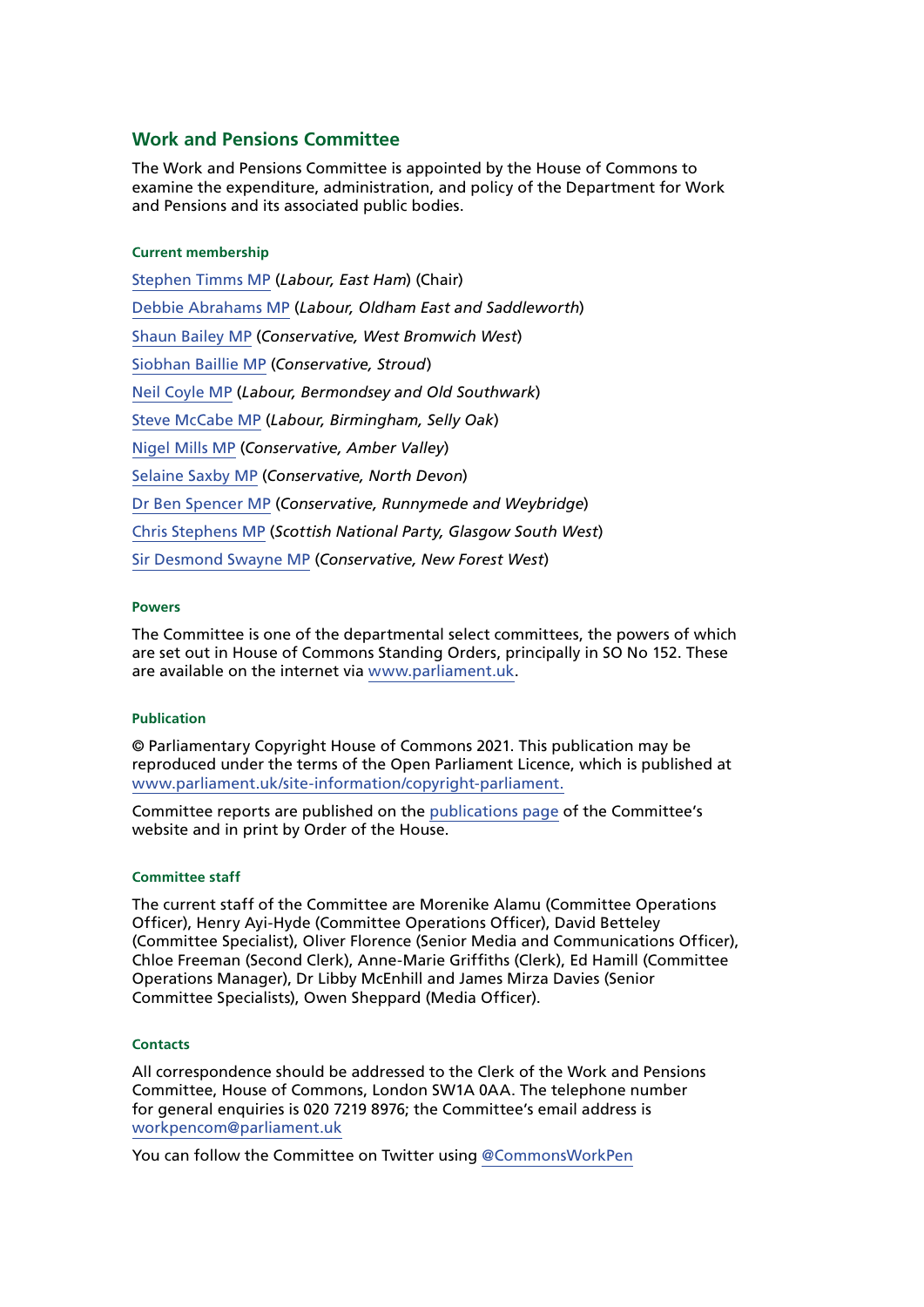# Fourth Special Report

On 30 July 2021, the Work and Pensions Committee published its Second Report of Session 2021–22, [Disability employment gap](https://publications.parliament.uk/pa/cm5802/cmselect/cmworpen/189/18902.htm) (HC 189). On 5 November 2021 we received the Government Response to the Report, which is appended below.

# Appendix: Government Response

# **Introduction**

We thank the Committee for their Report and welcome the opportunity to address their findings and recommendations. We share the same aim and commitment to improve the lives of disabled people in every walk of life.

Set against the backdrop of COVID-19 and the devastating consequences of the pandemic across the world, we remain on target to deliver on our health and work reform agenda, and to achieve our goal to see one million more people in work by 2027. Despite an initial stalling of progress in the early stages of the pandemic, the trend in disability employment remains positive with the latest figures, for April to June 2021, showing that there are now 4.4m disabled people in employment in the UK (United Kingdom), an increase of 390,000 since the same period in 2019.

The disability employment gap is now 28.4 percentage points, a decrease of 0.6 percentage points since the same period in 2019 and a decrease of 4.8 percentage points since 2013 (when the current way of measuring disability began). since 2010.

In 2020/21 we will spend more than £55bn on benefits to support disabled people and people with health conditions, which is around 2.6% of the UK's gross domestic product. We have invested in trials that are building the evidence base on what works, and this year three major publications - Shaping future support: the health and disability Green Paper, the response to the Health is Everyone's Business (HEIB) consultation and the National Disability Strategy - each form part of our holistic approach and vision for supporting disabled people and people with health conditions to live independent lives and start, stay and succeed in employment.

We have listened carefully to the Committee's recommendations and are making significant progress in taking forward our reforms, as you will see below.

# **Addressing the recommendations**

#### **Recommendation**

*We recommend that the Government adopt a target with two elements: closing the disability employment gap and increasing the number of disabled people in work. It should re-adopt its previous target of halving the disability employment gap. Alongside this, it should adopt a new, more ambitious absolute target aimed at increasing the number of disabled people in work, as its current target is not sufficiently stretching.*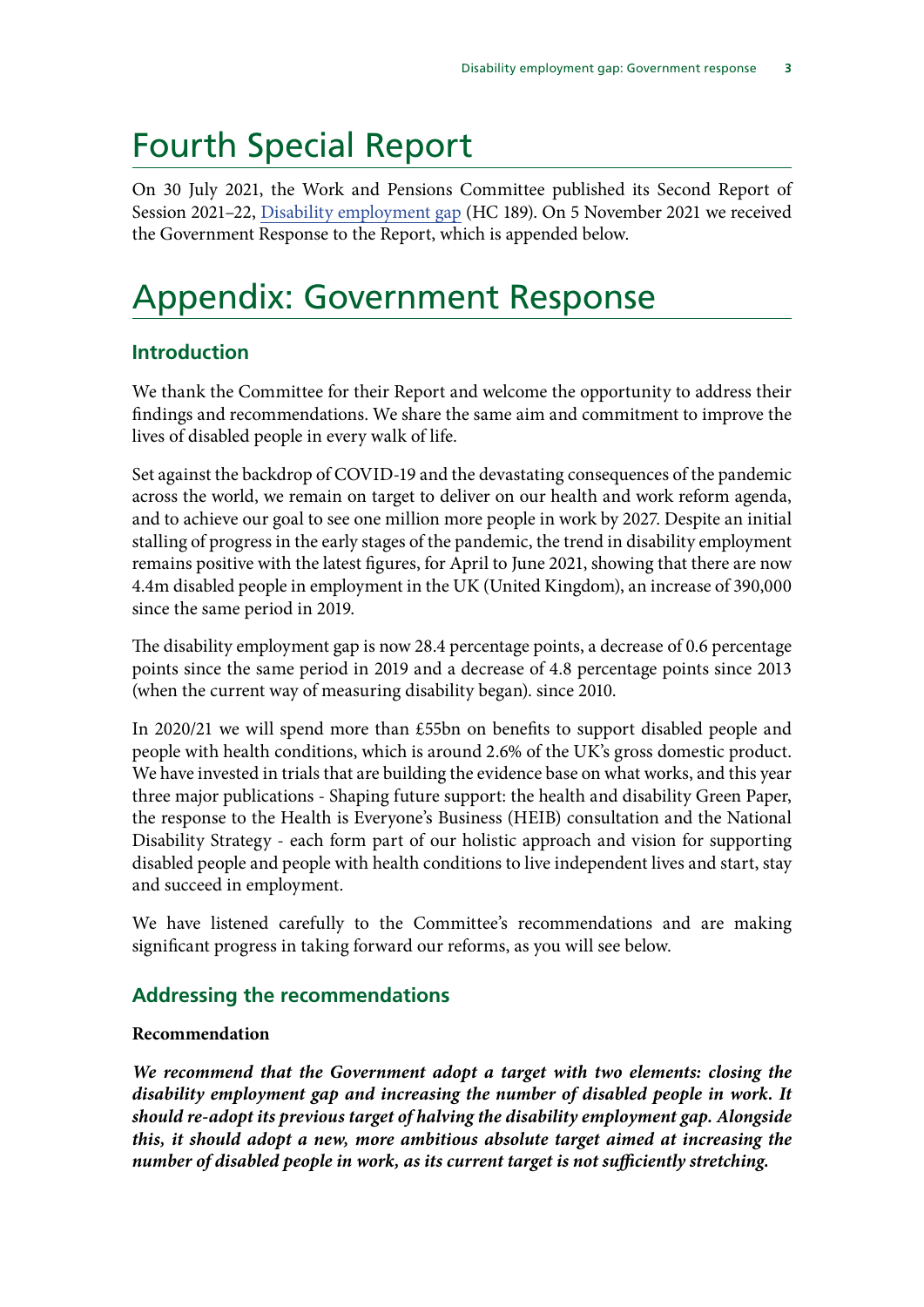*At today's employment levels, halving the disability employment gap would mean that around 1.2 million more disabled people need to be in work (assuming that the number of non-disabled people in work stays roughly the same). The Government should adopt this as its absolute target, which it should aim to achieve by 2027. We were disappointed to find that the Green Paper on health and disability support does not make any reference to a new target. The Government must use its National Strategy for Disabled People to set out its plans to adopt—and achieve—a more ambitious target instead.*

#### **Response**

There has been good progress in reducing the disability employment gap – it has closed by around 5 percentage points since 2013 (when the current way of measuring disability began). Having clear goals to reduce the disability employment gap and increase the number of disabled people in employment provides a fuller picture of progress than a single goal. We have committed to publishing annual statistical updates on disability employment, which cover the gap and wider trends. The next statistical update will be published shortly in November 2021.

It is worth noting that the Government has goals for disability employment and not targets. This is because external factors such as the size of the underlying disabled population and overall labour market performance will have an impact on disability employment, as well as interventions both from within and outside of Government.

Setting a goal of seeing 1.2 million more disabled people in work over the next 5 years is very unlikely to halve the gap. This is because, based on past trends, the size of the disabled population will also increase during this time. An increase of 1.2 million disabled people in work would result in an estimated reduction in the gap of around 5 percentage points.

We will seek to achieve the current goal, to see a million more disabled people in work in the decade to 2027 or ahead of the date given the good progress so far. As and when we achieve that, we will consider a further ambitious goal.

# **Measuring disability employment**

#### *Data collation*

#### **Recommendation**

*Instead of relying on a single measure the Government should collect data against a set of indicators. It should continue to monitor the absolute number of disabled people who are in employment and the rate at which disabled people leave or remain in work compared to their non-disabled counterparts. In addition, it should measure the difference in average pay between disabled and non-disabled workers and consider adopting further measures of disabled people's job quality. The Government should also consider adopting the Prevented from Working by Disability measure, which accounts for the prevalence of disability in the population, as an additional indicator against which it can measure progress.*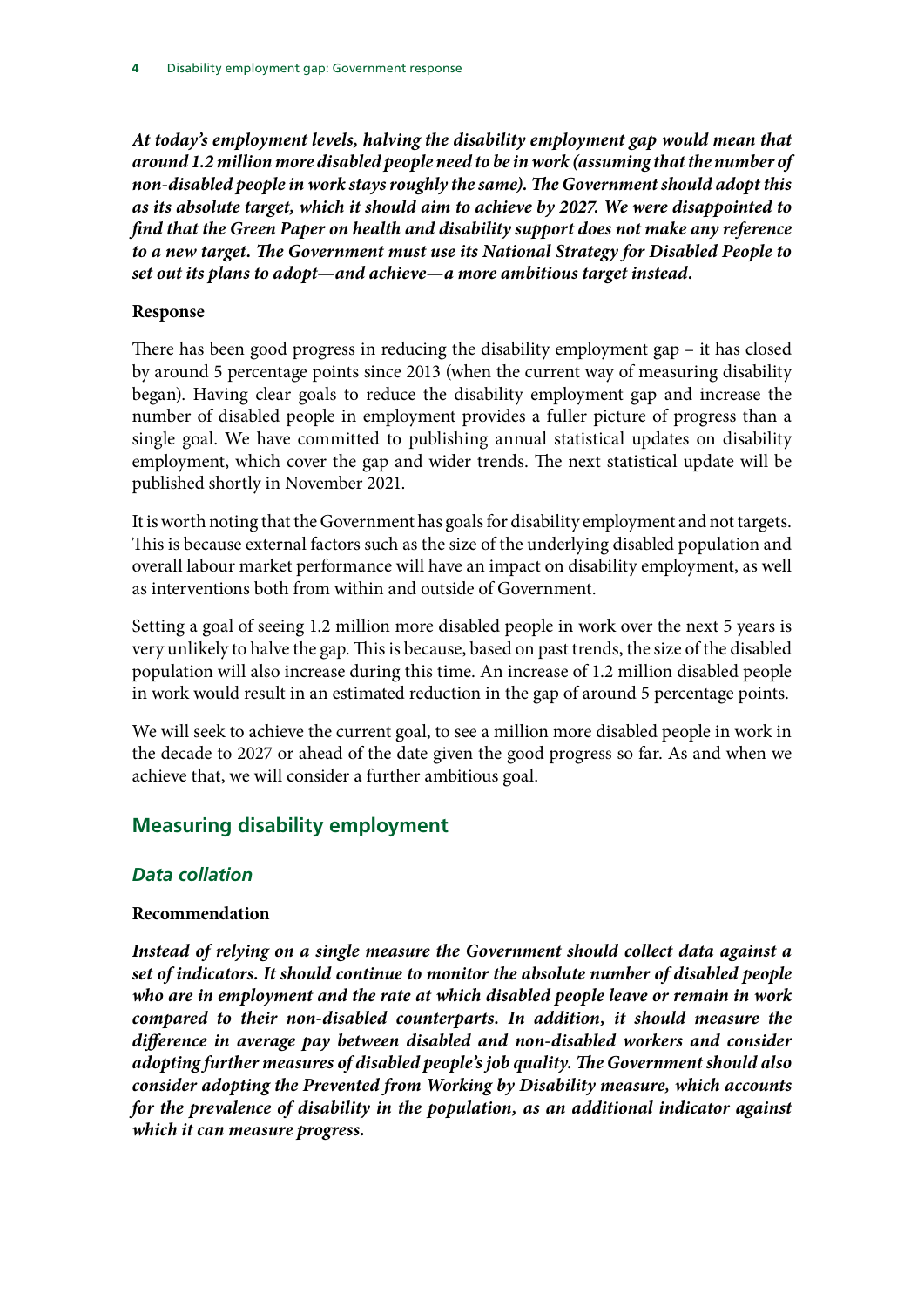The Government collects, and monitors, a number of different indicators when monitoring disability employment. Throughout this, we need to remember that we are focused on disabled people and that the data is a means to understand trends in employment, the disability employment rate, the disability unemployment rate, the disability economic inactivity rate and the disability employment gap.

[A08: Labour market status of disabled people - Office for National Statistics \(ons.gov.uk\)](https://www.ons.gov.uk/employmentandlabourmarket/peopleinwork/employmentandemployeetypes/datasets/labourmarketstatusofdisabledpeoplea08)

Annual statistics published by DWP/DHSC explore this data in more depth looking at employment outcomes, for both disabled and non-disabled people, across a number of different characteristics (such as age, gender, health condition, occupation, geography). The statistics also include information on movements in and out of work, again for both disabled and non-disabled people.

[The employment of disabled people 2019 - GOV.UK \(www.gov.uk\)](https://www.gov.uk/government/statistics/the-employment-of-disabled-people-2019)

We also look at a range of other data and evidence published both within and outside of Government. For example, data published by the ONS on disability pay gaps and job quality indicators (disabled and non-disabled).

[Disability pay gaps in the UK - Office for National Statistics \(ons.gov.uk\)](https://www.ons.gov.uk/peoplepopulationandcommunity/healthandsocialcare/disability/articles/disabilitypaygapsintheuk/2018)

[Job quality indicators in the UK – hours, pay and contracts - Office for National Statistics](https://www.ons.gov.uk/employmentandlabourmarket/peopleinwork/employmentandemployeetypes/articles/jobqualityindicatorsintheukhourspayandcontracts/2018) [\(ons.gov.uk\)](https://www.ons.gov.uk/employmentandlabourmarket/peopleinwork/employmentandemployeetypes/articles/jobqualityindicatorsintheukhourspayandcontracts/2018)

Throughout the (COVID-19) pandemic we have used data to assess the impact on disabled people such as:

- which people are most likely to be temporarily away from paid work during the coronavirus (COVID-19) pandemic. [People temporarily away from paid work in](https://www.ons.gov.uk/employmentandlabourmarket/peopleinwork/employmentandemployeetypes/articles/peopletemporarilyawayfrompaidworkintheuk/august2020) [the UK - Office for National S](https://www.ons.gov.uk/employmentandlabourmarket/peopleinwork/employmentandemployeetypes/articles/peopletemporarilyawayfrompaidworkintheuk/august2020)tatistics (ons.gov.uk)
- how the coronavirus (COVID-19) pandemic impacted on redundancies using the UK labour market statistics for the period September to November 2020. [Coronavirus and redundancies in the UK labour market - Office for National](https://www.ons.gov.uk/employmentandlabourmarket/peopleinwork/employmentandemployeetypes/articles/labourmarketeconomicanalysisquarterly/december2020) Statistics [\(ons.gov.uk](http://ons.gov.uk))

Our current preferred method of measuring the disability employment gap is well understood and is used widely both within and outside of Government, including by the ONS and Scope.

As the National Disability Strategy set out, we are committed to improving the availability, quality, relevance, and comparability of Government disability data.

#### **Recommendation**

*The Government should commit to publishing data about autism as soon as possible. It should also set out how it will collect more data on other impairment groups.*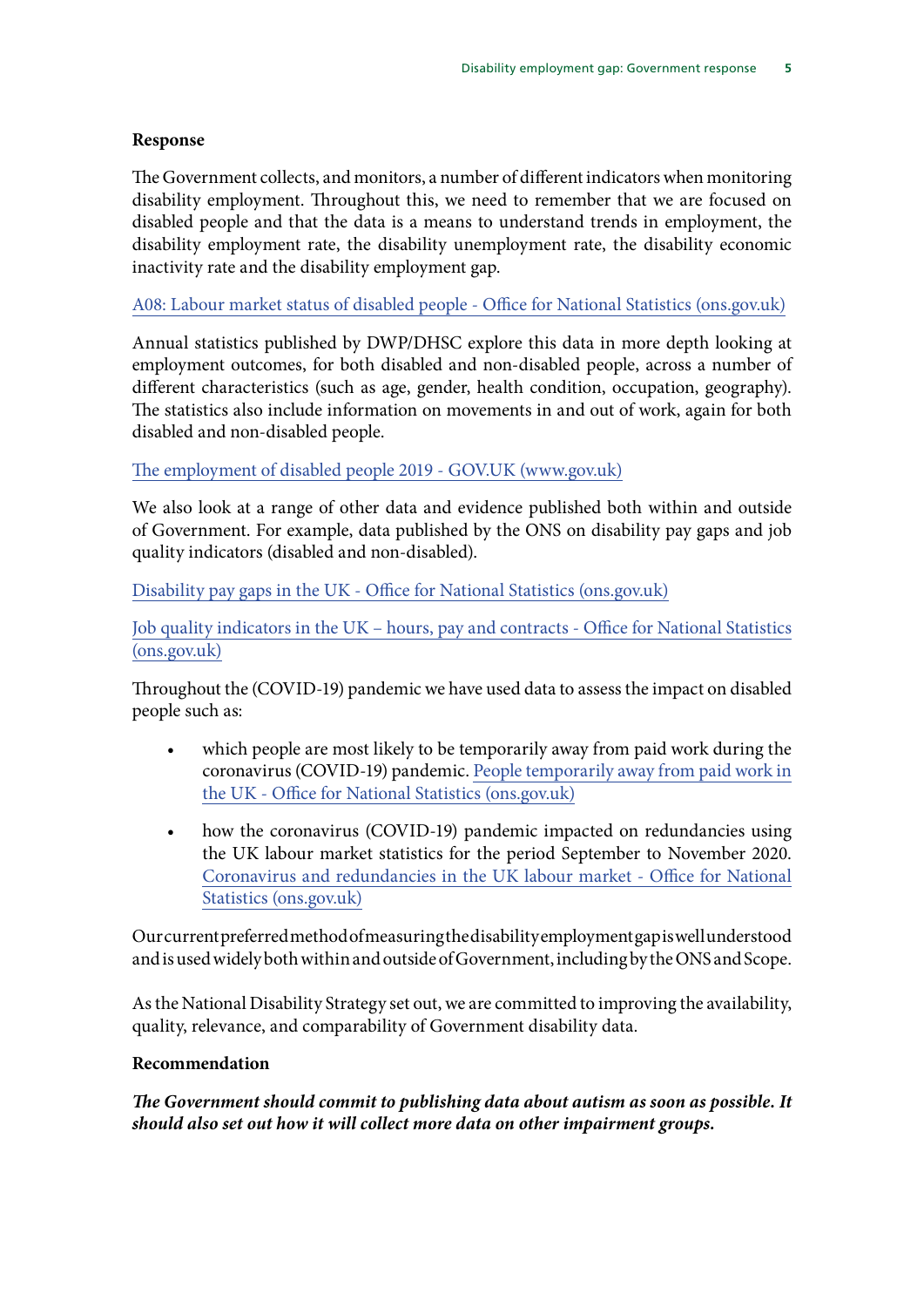The ONS published information on outcomes for disabled people across areas of life: education, employment, social participation, housing, well-being, loneliness, and crime in February 2021.

[Outcomes for disabled people in the UK - Office for National Statistics \(ons.gov.uk\)](https://www.ons.gov.uk/peoplepopulationandcommunity/healthandsocialcare/disability/articles/outcomesfordisabledpeopleintheuk/2020)

This gave employment rates of disabled people by main impairment, which included people with autism. The data was derived from the Labour Force Survey (LFS) and is intended to be updated annually.

The ONS have also published information on the prevalence and economic activity of those with autism, among those who have a long-term health condition, by age, again derived from the LFS.

#### [Autism prevalence, UK, 2020 - Office for National Statistics \(ons.gov.uk\)](https://www.beta.ons.gov.uk/peoplepopulationandcommunity/healthandsocialcare/disability/adhocs/13197autismprevalenceuk2020)

DWP/DHSC also publish annual statistics on the employment of disabled people. These include breakdowns by main health condition, which are derived from the LFS and will include autism for the first time when they are updated later this year.

[The employment of disabled people 2019 - GOV.UK \(www.gov.uk\)](https://www.gov.uk/government/statistics/the-employment-of-disabled-people-2019)

#### **Recommendation**

*We recommend that DWP should work with the ONS to explore how it can use the LFS to collect employment data about people in groups who are affected by similar symptoms, even if then have different underlying diagnoses. This should include, but not be limited to, people affected by symptoms such energy limitation and stamina impairment, which can span a number of different medical conditions.*

#### **Response**

We note the distinction in thinking about symptoms and diagnosis. In the case of PIP (Personal Independence Payments), the focus on function and ability demonstrates our commitment to symptoms, not diagnoses.

Data on employment, disability and type of impairment (such as stamina, mobility, dexterity, and vision) is already collected in the Family Resources Survey (FRS).

# **Mandatory reporting**

#### **Recommendation**

*We recommend that the Government should require larger employers (those with 250+ employees) to publish data on the proportion of their employees who are disabled.* (Paragraph 38)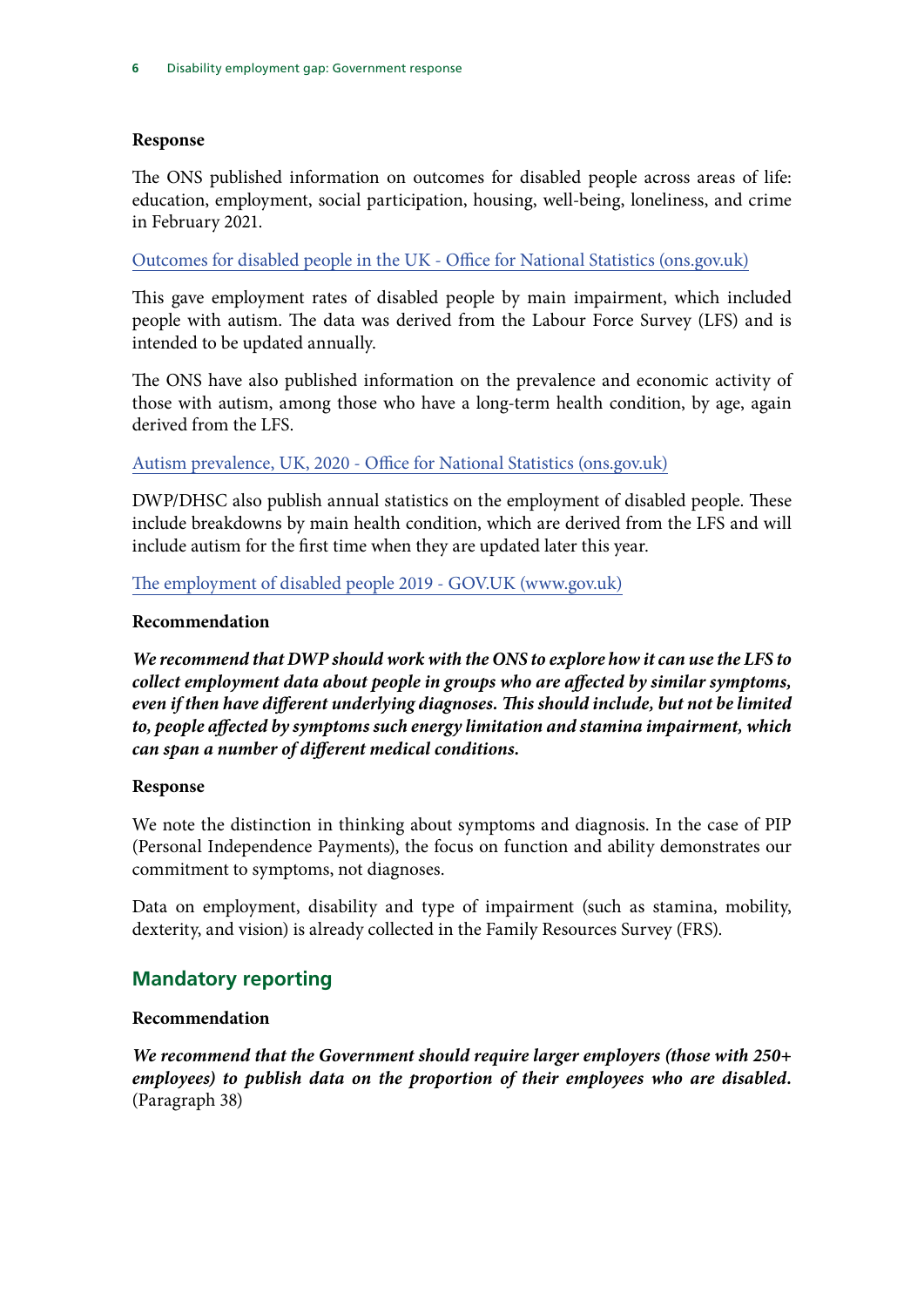We know that reporting and transparency on the recruitment, retention, and promotion of disabled people, and creating positive and disability inclusive workplace environments, has lots of potential benefits. We know some businesses are in favour of or already reporting on disability in their workforces, while others have raised concerns with such processes.

In the National Disability Strategy, the Cabinet Office committed to leading a consultation on workforce reporting on disability for large employers, exploring both voluntary and mandated workplace transparency.

The Disability Unit will lead in organising the consultation, working with other relevant departments, including DWP. We believe this is the right next step, to ensure the issues and options are well understood.

#### **Disability pay gap**

#### **Recommendation**

*The disability pay gap, however, remains stark, and in its forthcoming National Strategy for Disabled People, the Government should set out ambitious and timed targets for how it intends to reduce it.*

#### **Response**

The National Disability Strategy focuses on the issues that disabled people have told us matter to them across all aspects of their daily lives, including employment. Pay gaps are caused by a range of factors, and to address them, we must spread opportunity more widely.

As well as helping people get into work we want to help people progress in work. One of the key opportunities of Universal Credit – as both an in and an out of work benefit - is that it enables us to provide support to people who are in work to progress and increase their earnings.

Last year DWP launched the In-Work Progression Commission led by Baroness Ruby McGregor-Smith to gain a better understanding of the barriers faced by people in low pay and to help to ensure that work remains the best route out of poverty. The In-Work Progression Commission published their report on 1 July 2021 [https://www.gov.uk/](https://www.gov.uk/government/publications/supporting-progression-out-of-low-pay-a-call-to-action) [government/publications/supporting-progression-out-of-low-pay-a-call-to-action.](https://www.gov.uk/government/publications/supporting-progression-out-of-low-pay-a-call-to-action)

It makes 26 recommendations to help people to progress at work and move out of low paid employment. These include promoting a culture of lifelong learning, steps employers and Government can take to support workers to progress and improving local transport links. The Government is carefully considering the Commission's recommendations.

Starting in April 2022, the Government is enhancing its programme of support for workers on Universal Credit. More people who are in work on Universal Credit, including those with a health condition or disability, will be able to access work coach support, which will focus on career progression advice, and Jobcentre Plus specialists will work with local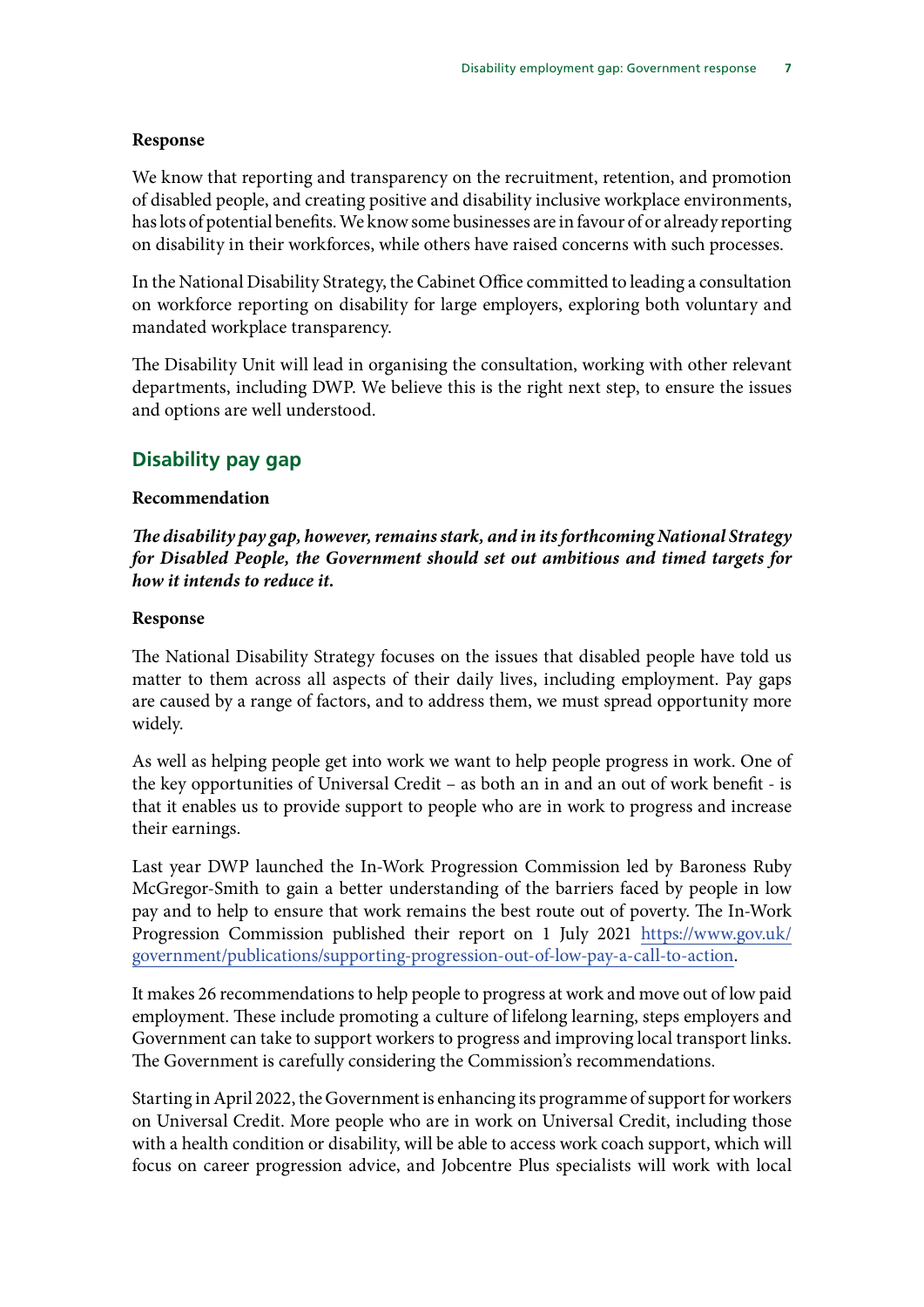employers to identify local opportunities for people to progress in work. Disabled people are expected to be a significant percentage of claimants who work coaches will support through in work progression, where they have lower earnings and work fewer hours.

This recognises that as disability employment increases, the disability pay gap may be impacted since it could be the case that some disabled people may wish or need to work less hours than non-disabled people, so receive lower earnings. In work support for such disabled people may increase their earnings power through higher rates of pay via career progression whilst acting to support increased job retention,

To support progression, the Government is taking decisive action to make work pay by cutting the Universal Credit taper rate from 63 percent to 55 percent, and increasing Universal Credit work allowances by £500 per annum.

We estimate that around two million families will save an extra £1,000 a year on average.

# **Employment support**

# *Localised support*

#### **Recommendation**

*We recommend that DWP should carry out a significant expansion of the number of Devolved Deal Areas, granting more powers to local authorities to set up their own localised version of the Work and Health Programme. Any devolution should be underpinned by a clear framework including benchmarks and minimum requirements that local authorities must use when commissioning support.*

#### **Response**

The Department is assessing the effectiveness of the Work and Health Programme, including the delivery of the Work and Health Programme by our Local Government Partners, London and Manchester combined authorities. This will help inform our future decisions on the design of future support and how it might best be delivered.

In the National Disability Strategy, we committed to fund a Local Supported Employment (LSE) service, working with approximately 20 Local Authorities across GB, building on evidence from the Proof of Concept.

#### **Recommendation**

*Where they want to and can, local authorities should have the power to commission their own employment support programmes. They should work closely with the Department for Health and Social Care (or devolved administrations as appropriate), the NHS, the third sector, and education and training providers to achieve this.*

#### **Response**

Partnership Managers in Jobcentres are responsible for building links with local welfareto-work service providers, including further education colleges and independent training providers. This ensures that appropriate support is in place for claimants who require support to find employment or better-paid work.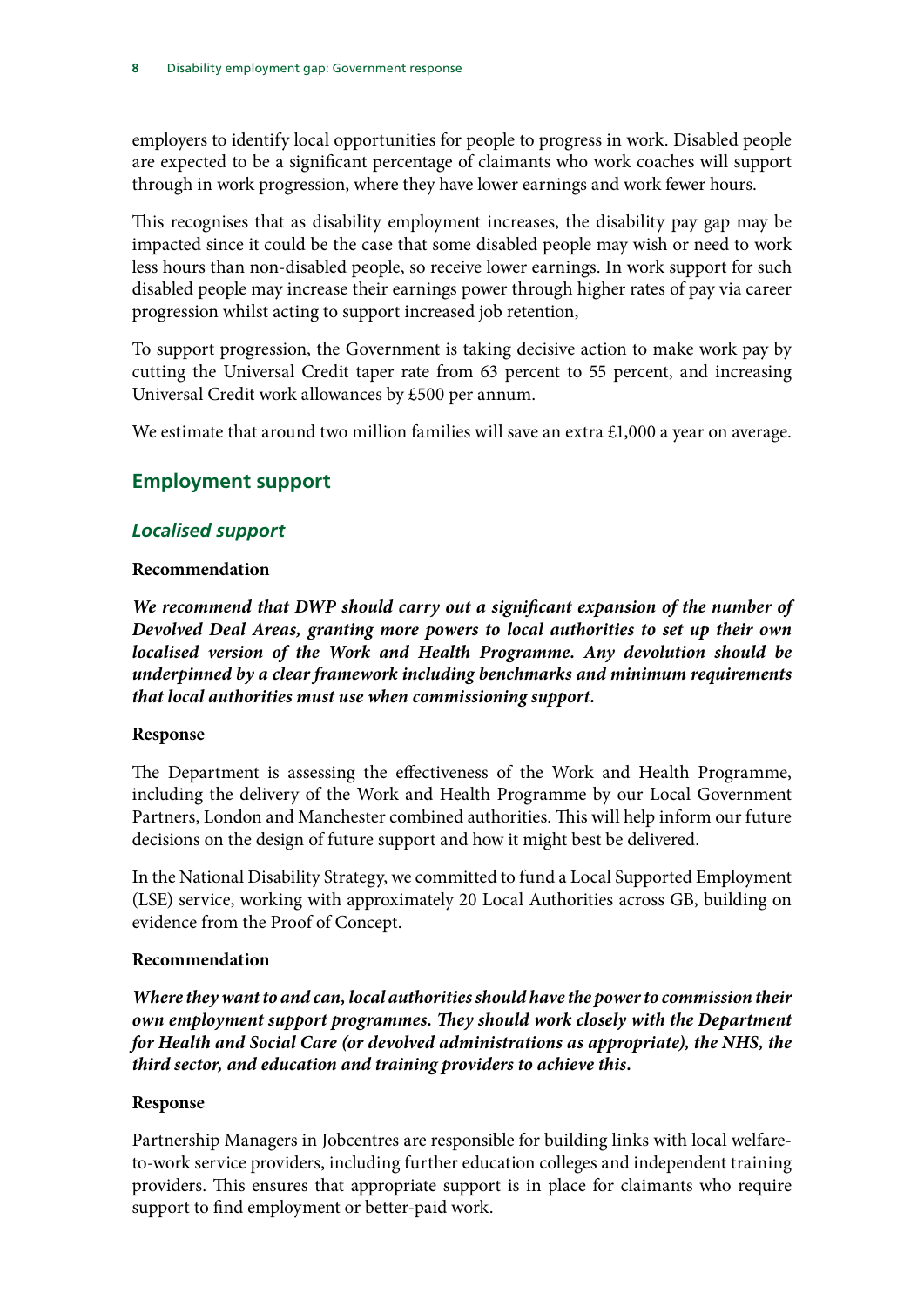DWP works with the Department for Education (DfE) to ensure that fully funded training is available for claimants, and with adult education sector providers on both a local and national level to shape the type of courses available. Work Coaches can see what is available locally using DWP's District Provision Tool, which is kept up to date by Partnership Managers. DWP recently flexed benefit rules to allow claimants to attend the new DfE Skills Bootcamps, which offer vocational and technical training linked to jobs.

DWP's Sector-based Work Academy Programmes (training, work experience and a guaranteed job interview) are delivered by Jobcentres in partnership with employers and local training providers.

#### **Recommendation**

*We recommend that the role of ICPs (Integrated Care Partnerships) be expanded to*  include collaboration with local government on the commissioning and delivery of *localised employment support to disabled people, with equivalent work by devolved administrations also being supported.*

#### **Response**

Employment Advisers in Improving Access to Psychological Therapies services (EA in IAPT) support IAPT clients with depression and anxiety disorders. Our EAs work in 40 percent of clinical commissioning groups alongside therapists to support clients, who are both in work and out of work, to improve their mental health and remain in, get back to (if off sick) and find work. In 2020/21 29,000 people started employment support, in this financial year we expect around 36,000 to be supported.

The Health and Care Bill is currently moving through Parliament. It includes a proposal to create Integrated Care Partnerships (ICPs) in England. ICPs will bring together the NHS, local authorities and other stakeholders to address the wider determinants of health, which include employment (although the extent to which employment will feature is yet to be agreed),

Individual Placement and Support (IPS)

#### **Recommendation**

*We urge the Department to bring forward publication of its analysis of data from these trials and to adopt IPS as a model for its employment support offer. We welcome the work that the joint Work and Health Unit has done so far on expanding the use of IPS, and DWP should continue to work with DHSC and NHS England on this.*

#### **Response**

The Health-Led Trials evaluation results are due in 2022. They will provide a comprehensive assessment of the impact of the trials on employment, health, and wellbeing outcomes. We are currently working closely with the external research team to ensure results will be available at the earliest opportunity.

To maintain the momentum and relationships built with the health system in the trial areas whilst we await the evaluation results, we are funding IPS service continuation in the trial areas for individuals with common mental health and/or physical health conditions.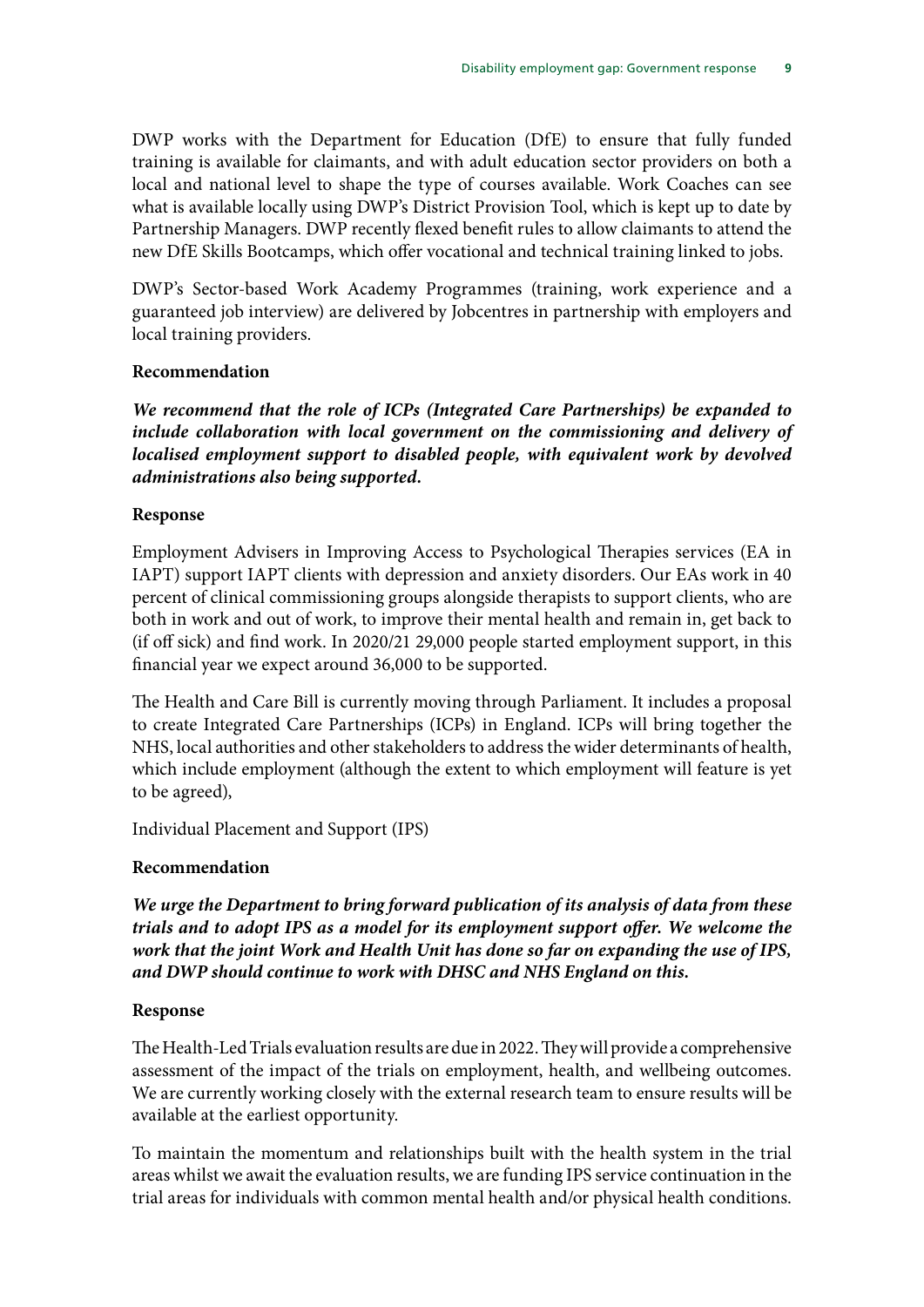# **Access to information**

#### **Recommendation**

*It is unacceptable that some disabled people still face barriers when trying to access services through Jobcentre Plus. It must ensure that both its premises and services are wholly accessible to disabled people. The Department should invest in and expand its provision of alternative formats for its communications with disabled people. It should ensure that BSL interpreters are provided at all meetings with Deaf clients who need one and that other accessible formats—such as large print, Braille, and Easy Read are readily available for people that need them. DWP should take inspiration from the Accessible Information Standard model used in the NHS and create an automated process which can record a disabled person's preferred communication method and provide the correct support accordingly.*

#### **Response**

It is DWP policy to ensure disabled claimants with complex needs and those who need additional support are supported using different method of communication.

We are committed to making our services more accessible for disabled people and have made a number of improvements over the past year. For example, we have implemented the Video Relay Service across all our benefit and service lines. Video Relay enables British Sign Language interpretation for telephone calls.

Since January 2018, Thebigword has provided Foreign Language and British Sign Language (BSL) services for the DWP staff and customers. All Jobcentres can access the service provided by Thebigword. This includes face-to-face interpreting and for inbound calls the Video Relay Service.

We are also hosting the BSL video guides and case studies on Job Help and they are available on our dedicated YouTube channel, as well as developing more BSL guides and case studies.

We have begun work to make all the forms we publish on Gov.UK fully accessible, whilst making it easier for customers to find the information they need about alternative formats. We are improving how we collect and record alternative formats and reasonable adjustments on our IT systems so that people will not need to request a change to their communications more than once. This allows DWP to capture the customer's communication whether the customer is claiming benefits, looking for employment or moving into pension age.

We are amending our IT system generated letters so that they clearly highlight to customers how they can request communications from us in an alternative format. We have also enhanced Employment and Support Allowance scripts so that colleagues are prompted to ask customers at the start of the claim about any reasonable adjustments they require DWP to make.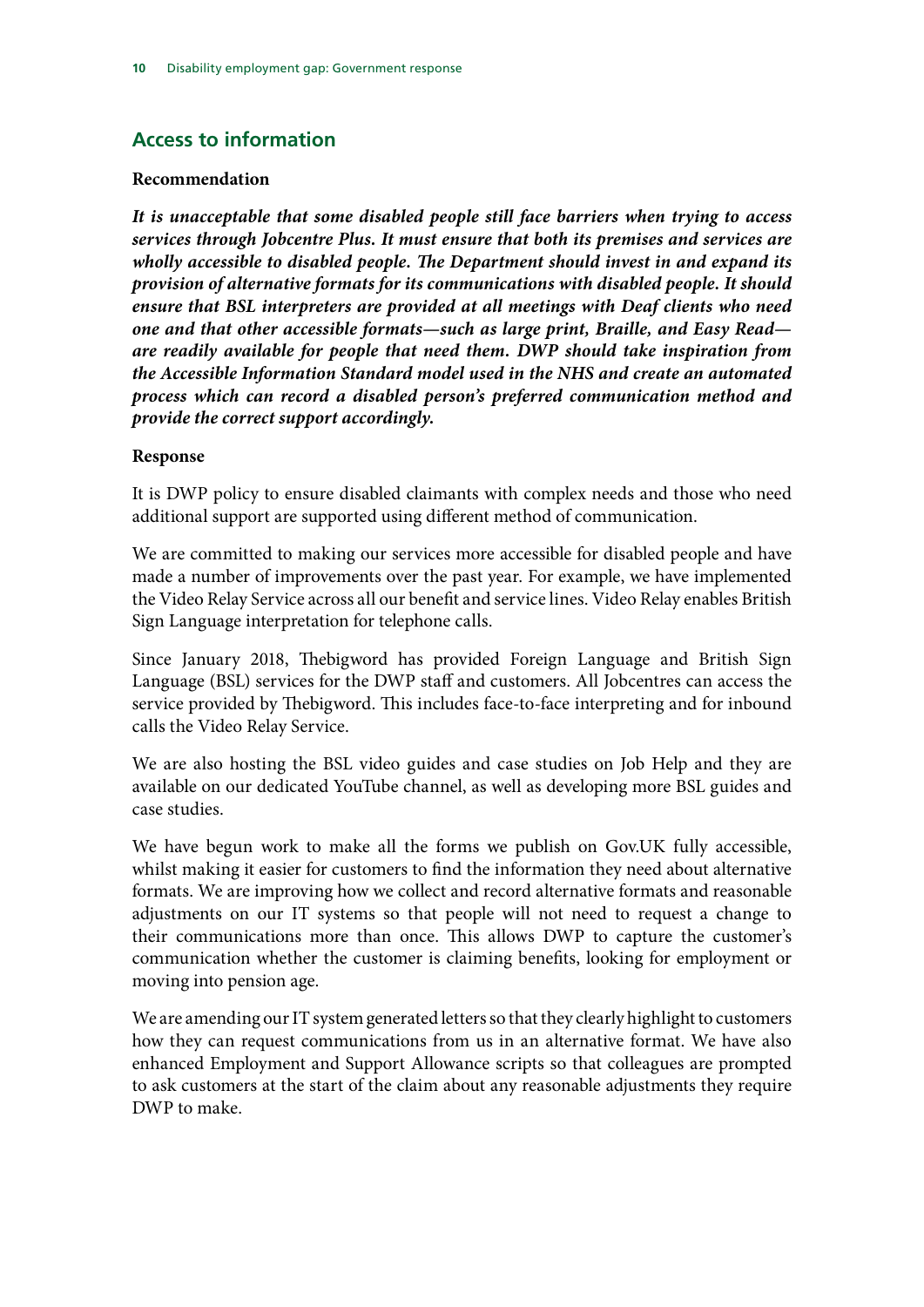# **Disability Employment Advisers (DEAs)**

#### **Recommendation**

*DWP should keep the number of DEAs under review and commit to recruiting additional DEAs if demand rises. It should also ensure that any training that Jobcentre Plus staff receive on supporting disabled people is not just generic but covers the needs of specific impairment groups, including people with invisible disabilities.*

#### **Response**

Jobcentre staff undergo comprehensive ongoing learning which continues at point of need throughout their role. This provides them with the knowledge and skills training to enable them to treat each claimant as an individual and to discuss with each claimant their health condition, the impacts of their condition and appropriate support. DEAs use a range of resources that are frequently updated including the District Provision Tool, a directory of the provision and support delivered by Jobcentre Plus, providers, local authorities, volunteer and charity organisations along with links and contacts to signpost customers and colleagues to these services. This ensures that they can access the most up to date advice and expertise on a particular disability or health condition.

The decision to increase DEAs nationally to 1,000 was to ensure DEAs are available to provide support to Work Coaches, particularly new Work Coaches. The DEA is primarily an enabling role and their learning journey covers multiple health conditions. This enables them to support Work Coaches and Work and Health Services colleagues (e.g. Employer Advisers) to better understand how health and disability can impact employment and personalised support, tailored to each claimant's individual needs. The DEA role was further enhanced in April 2021 through the introduction of Direct Support. A DEA and Work Coach agree additional actions that a DEA will provide for a customer for a maximum period of 13 weeks.

These actions provide short term support for customers that require DEA expertise over and above the Work Coach core offer, whilst upskilling work coaches via working closely with DEAs.

#### **Guidance on Job carving**

#### **Recommendation**

*DWP should provide detailed guidance to both providers and employers on how they can job carve roles for disabled people. It should also ensure that Jobcentre Plus engages with local employers to encourage them to carve out roles for disabled people.*

#### **Response**

The Government recognises that work is not an option for all disabled people, but many disabled people who can and want to work find themselves excluded from the workplace. For those disabled people who do find themselves excluded, the National Disability Strategy includes a comprehensive set of measures to support disabled people into good jobs and enable them to thrive in the workplace: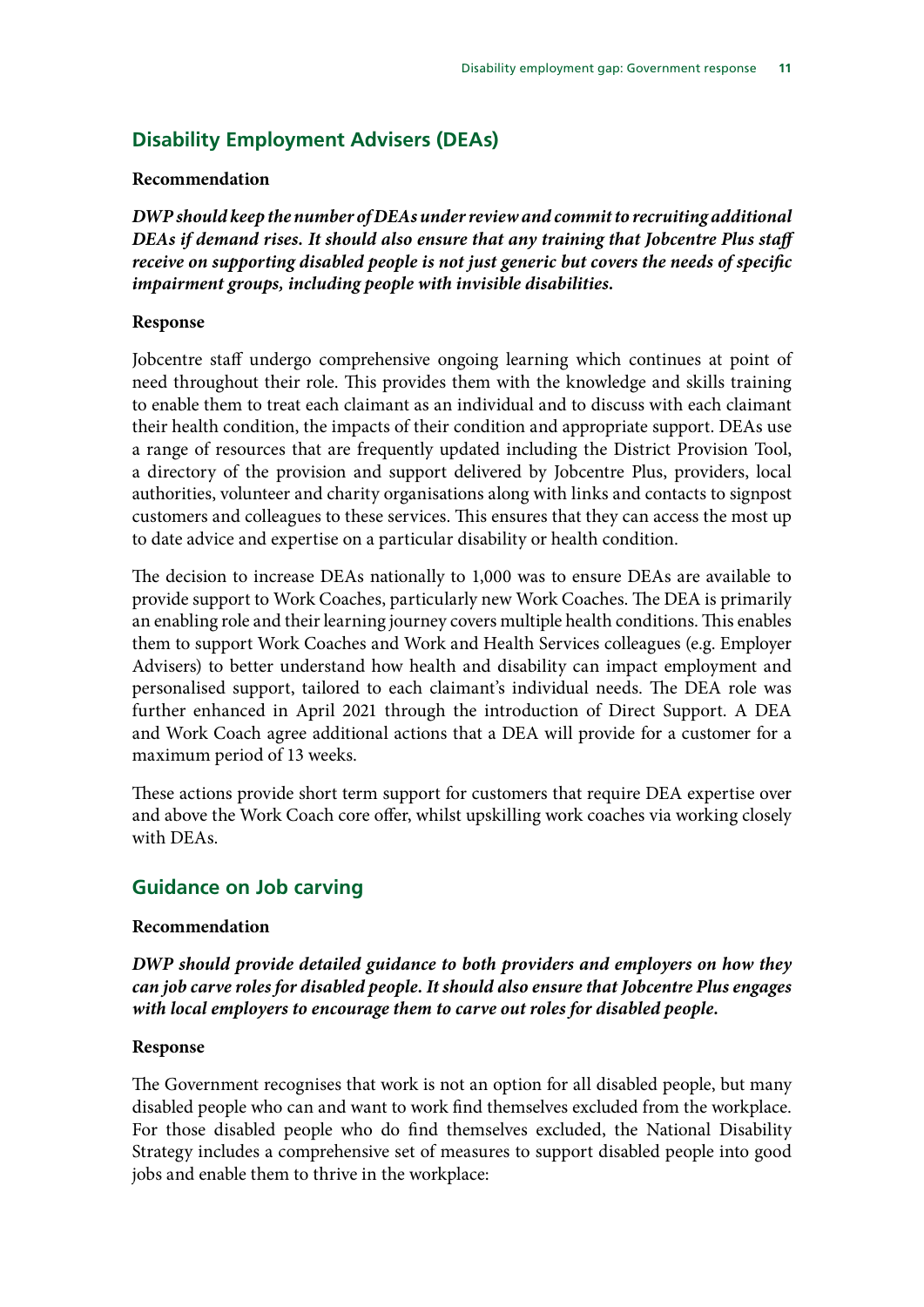- A new Adjustment Passport, to be piloted during 2021 by DWP and a new online advice hub will offer accessible information and advice on employment rights for disabled people, which was launched in July by BEIS, in partnership with Advisory, Conciliation and Arbitration Service (Acas).
- The Cabinet Office will consult on workforce reporting on disability for large employers, exploring voluntary and mandated workplace transparency, and publish a set of next steps.
- For disabled people who can and want to work, DWP has committed to explore offering earlier and more intensive back-to-work support in Jobcentres for people before their work capability assessment (WCA).
- DWP has rolled out a new approach to conditionality for disabled people and people with health conditions. This starts with a voluntary approach to agreeing useful work-related activity if appropriate, whilst maintaining the ability to introduce mandated activities if these will offer the best approach in supporting the claimant. The aim is to enable an honest and open conversation between a person and their work coach about what they can do and the space to try out and expand activities over time without risking a sanction.
- DWP will increase places on Intensive Personalised Employment Support (IPES) by 25 percent.
- This will help ensure that more disabled people and people with health conditions will be able to rapidly access appropriate tailored support.

Disability Confident employers are encouraged to obtain advice and support from Jobcentre Plus, Work Programme providers, recruiters and/or your local disabled people's user led organisations (DPULOs) and regularly advertise vacancies with them as part of their Disability Confident commitments. They may provide advice on offering placements and work trials and job carving of opportunities (where the role focuses on tasks the disabled person is able to do and those they are unable to do are allocated to others).

The Disability and Health Green Paper sets out the Department's ambition to support and empower disabled people to achieve their full potential, while the Government's response to the Health is Everyone's Business consultation sets out how we will improve support for people in work.

# **In-work Support**

#### *Information and advice*

#### **Recommendation**

*We urge the Government to ensure that its information and advice service goes live as planned no later than August 2021. DWP must ensure that this hub contains clear guidance for employers about their legal obligation to provide reasonable adjustments and about how to implement them. It should also provide guidance to employers about interpreting the definition of disability in the Equality Act, with a particular focus on how its provisions apply to people with mental health conditions. We were encouraged*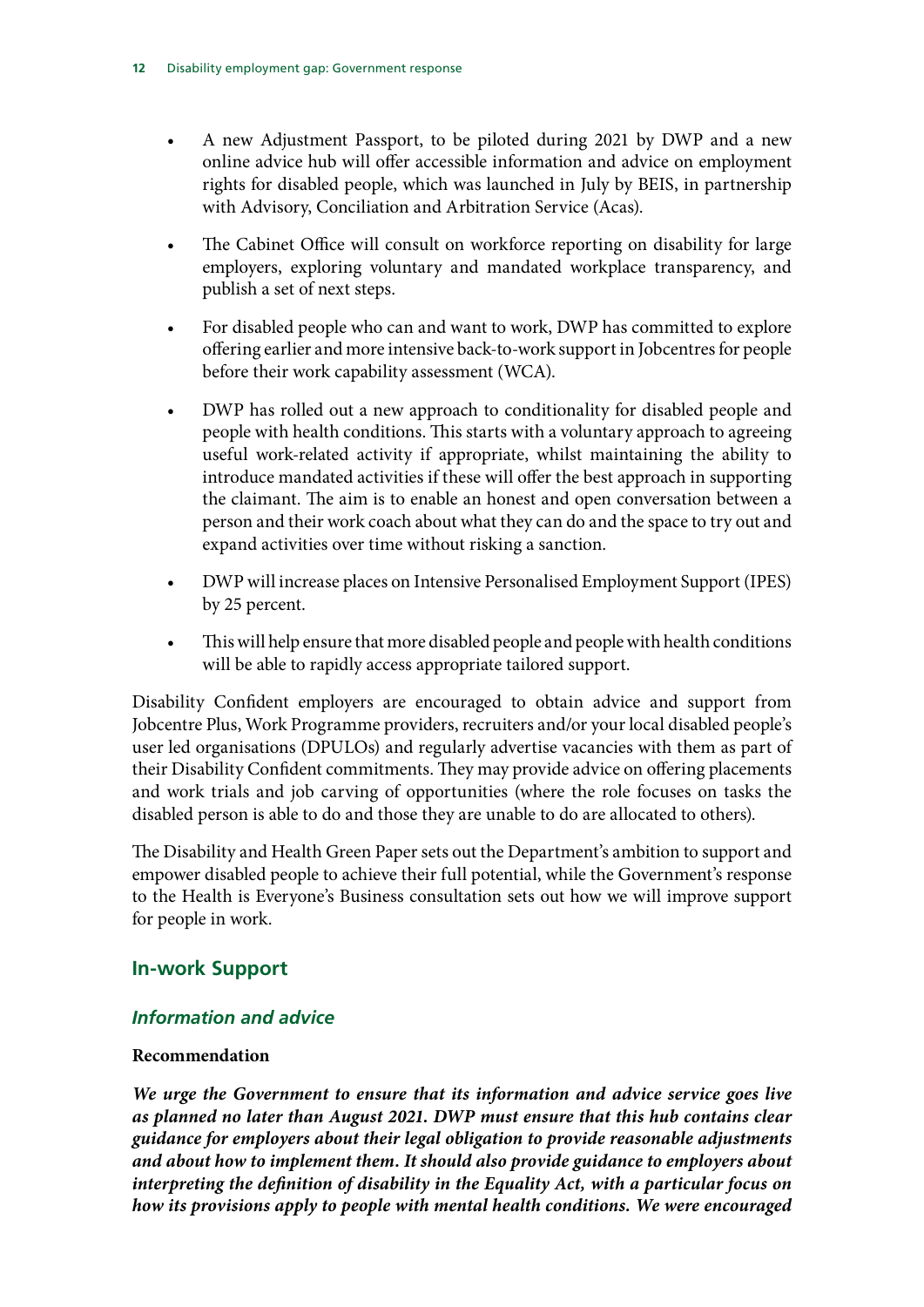*to hear that some employers have taken positive steps to support disabled employees but remain concerned that not all employers are taking their responsibilities seriously. The Government should also consider adopting more severe punitive measures, such as "naming and shaming," for employers who continue to breach the law.*

#### **Response**

As planned, in October 2021 Government entered private live testing of an early version of a service to support employers managing health and disability in the workplace. This is designed to help prevent avoidable job loss on grounds of health or disability, by addressing knowledge and skills gaps of employers (especially small businesses, who are less likely to have in-house HR support, or to use OH services).

This is being developed directly with SME employers, to meet their needs to bring relevant information together to reduce search and navigation challenges and providing information in a format which is easy to understand and act upon. This will include information on legal obligations and mental health.

Over the coming weeks we will use employer feedback from the private live testing stage to refine the service, before, subject to test findings, entering a wider phase of public live testing. Again, subject to findings and funding, we expect to continue to develop the service, adding and iterating features in response to employer feedback.

The service links to information from multiple Government domains and we are working collaboratively with our cross-Government 'service community' (health and work content and policy leads in other departments and Arm's Length Bodies) to develop this service and improve the overall information landscape.

The Disability Confident scheme provides access to a range of advice, guidance, casestudies, and videos that can support employers to understand how they can better support disabled people in the workplace.

As announced in the National Disability Strategy, Acas have recently launched a 'Disability at Work' page which contains clear, accessible information and advice on employment rights for disabled people – from reasonable adjustments to discrimination in the workplace.

<https://www.acas.org.uk/disability-at-work>

#### *Access to Work*

#### **Recommendation**

*To raise awareness of the scheme, which remains unacceptably low, the Department should launch a marketing campaign targeted at employers and at disabled people who are in, or applying for, work. The Department should also return to publishing statistics on Access to Work quarterly, in line with the publication of statistics on several other benefits that disabled people can claim, instead of annually. DWP should also redesign the application process to make it more streamlined and reduce the amount of information that applicants are expected to provide. It should ensure that disabled people are given the opportunity to co-design the new application process. The Department should also*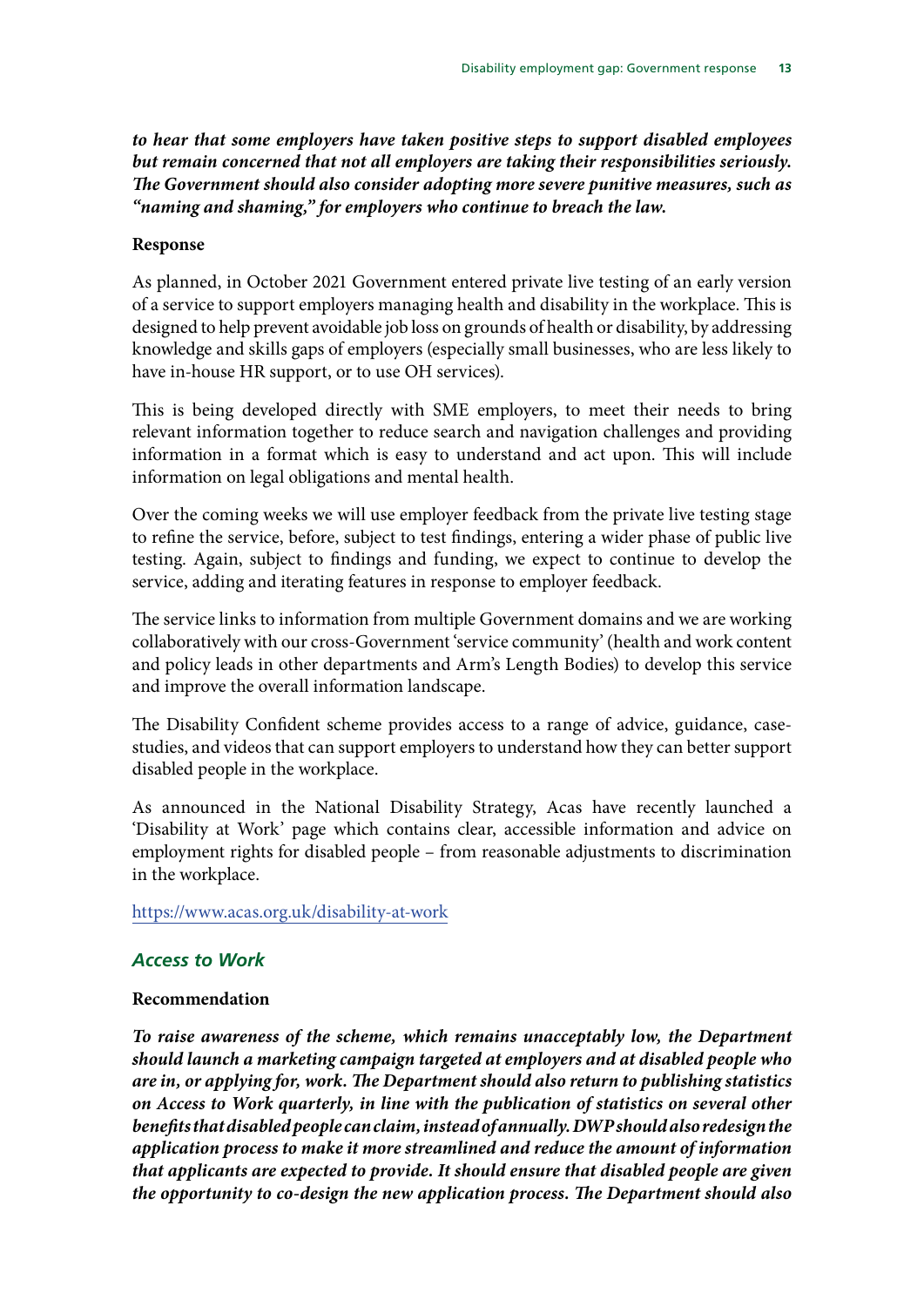*reduce the frequency of reviews, especially for people with long-term health conditions or stable employment and ensure that people with an upcoming review are notified well in advance.*

### **Response**

# *Marketing campaign*

DWP is committed to improving awareness of Access to Work. We have delivered a paid communication campaign to increase awareness of Access to Work and increase takeup of grants. The proactive communication campaign included a combination of social media activity and active press engagement activities to highlight positive case studies, which has resulted in articles in mainstream papers.

The campaign was a targeted one to determine which were the best channels to raise awareness of AtW and has concluded with an internal evaluation of the materials and channels used to help inform our future approach.

With regard to further promotion of the Access to Work programme we are focusing on out of work underrepresented groups such as those with Mental Health conditions, Learning Disabilities, and young people.

# *Access to Work statistics*

Since September 2017, Access to Work has published a new series of experimental Access to Work statistics and has withdrawn the previously published Access to Work official statistics. The new series focuses on a specific part of the Access to Work customer journey: the approval of Access to Work provision. This is the first stage in the customer journey for which comprehensive and reliable data is available. These statistics will not be comparable with previously published Access to Work official statistics because they have been calculated differently.

These statistics have been developed using guidelines set out by the UK Statistics Authority and are new official statistics undergoing development. They have therefore been designated as experimental statistics. We continue to publish these statistics annually and to develop them with reference to user feedback.

We will explore the feasibility of expanding the scope of the statistics to cover other parts of the Access to Work customer journey as we have since this new series of statistics went live to include Access to Work payments.

As these are designated experimental statistics, we will continue to develop them and as part of this will consider the appropriate publication frequency.

# *Redesign of Access to Work application*

Access to Work is undertaking a digital transformation of the customer journey including the application process. As part of this digital transformation, DWP Digital Teams will conduct research and engage with key users and stakeholders across Access to Work as per the Government Digital Service Standard. We have already begun doing so as part of our current projects, including by: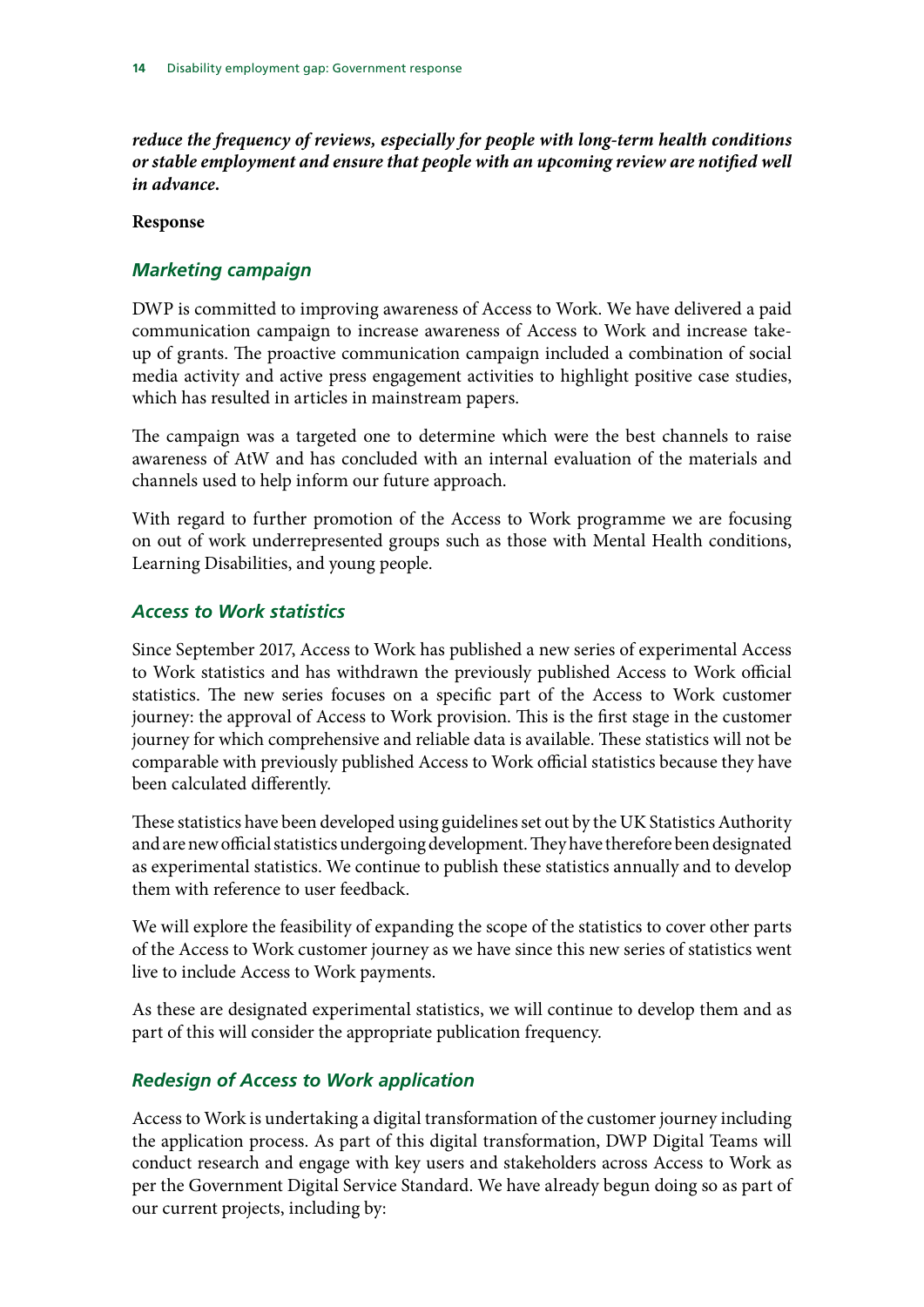- Interviewing disabled people with a range of accessibility needs, to review current processes and services in detail.
- Engaging with members of regional Access to Work forums, to gain their insight into the current process and record their suggestions for improvement.
- Observing Access to Work case managers, to identify issues after applications have been submitted and 'pain points' in the current decision-making and evidence gathering processes.

As projects and new products develop, we will continually engage with the same groups to test our work, improving the service continuously.

In May 2021, the customer journey for customers receiving confirmation of being granted an award was improved. We removed the need to sign a document and return this to Access to Work prior to putting support in place and claiming reimbursement of the grant. This means that once a disabled person has had their application approved, support can be put in place and costs can be reimbursed.

Later this year Access to Work is expecting to trial an online payment claims journey. This payment claims journey is currently in development with disabled people, employers, disabled people's organisations and charities with a view to further improving the existing paper-based journey. The trial will aim to cover all Access to Work support, for example Specialist Aids and Equipment, Travel to Work and Communication Support.

# *Frequency of Access to Work review*

Access to Work recognises that the frequency of reviews may be disruptive to some customers. However, reviews are an important part of the customer journey in ensuring the support is meeting their needs and where it is not adjustments can be made.

DWP recognises that there is room to do more and early next year we will be exploring with Access to Work customers, employers, and stakeholders (including disabled people's organisations and charities) to gain an understanding of the challenges 3 yearly reviews pose and the options disabled people may want to see instead.

#### **Recommendation**

*The application process for Access to Work, which is currently paper based, will undergo a "digital transformation" this year. This is long overdue, and we look forward to seeing how this work progresses.*

*The Department must ensure, however, that as the service goes digital, people with low digital literacy receive the support they need to access it.*

#### **Response**

This year we are spending £5 million on Access to Work to commence delivery of a fully digital customer service that is innovative, visible and provides an improved customer experience.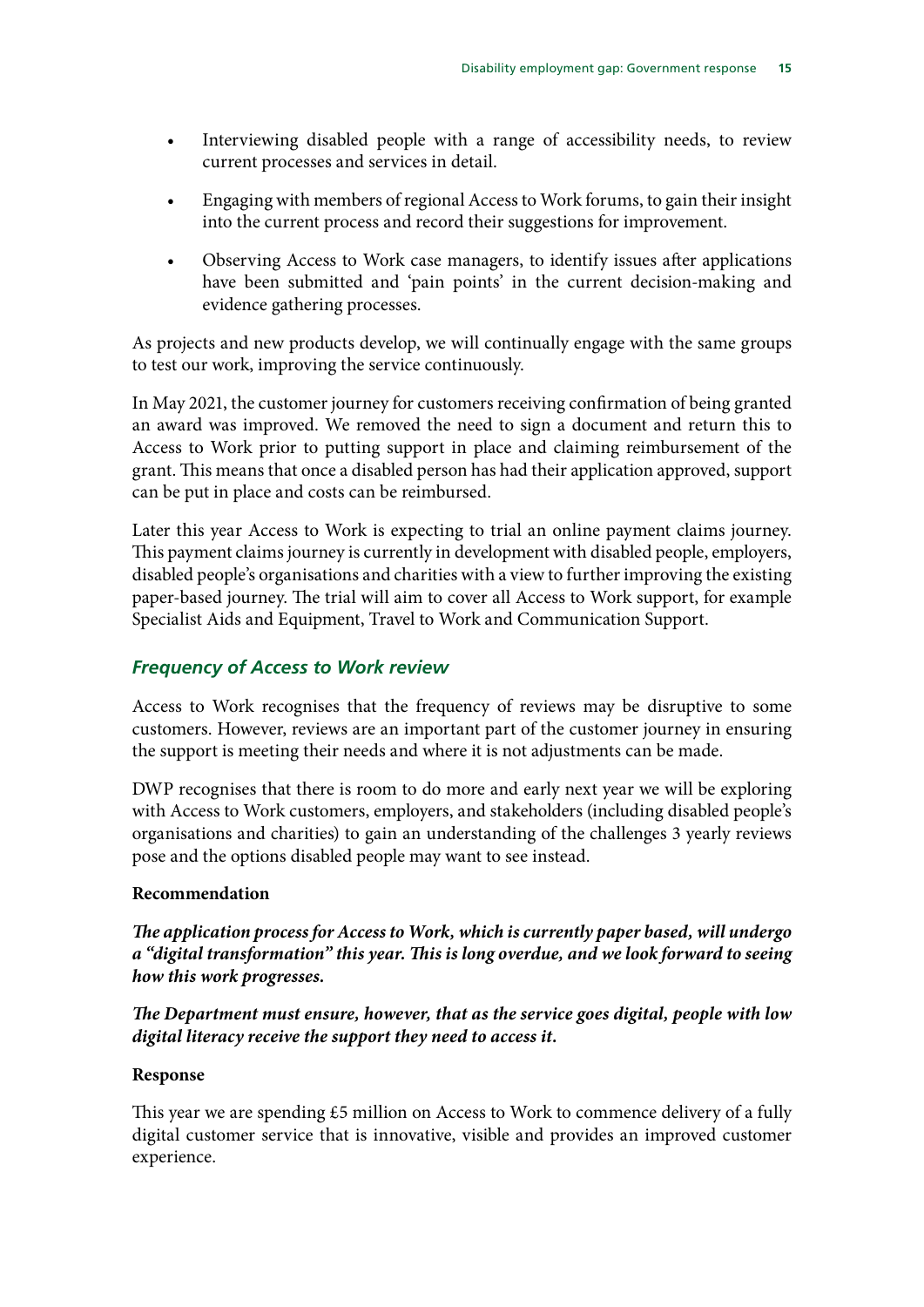The digital improvements will speed up the payment process, reduce the customer journey time and enable customers to better navigate GOV.UK by redesigning pages and improving signposting from other government services.

Access to Work will retain the helpline number so that where someone experiences difficulties with the application, or finds it difficult due to low digital literacy, the Access to Work agent can support them through this over the telephone. We are also working with our Digital teams on how we may improve the accessibility of the digital process such as looking at BSL videos to help explain the process.

# **Recommendation**

We recommend that, should the passport pilot be successful, DWP should extend *eligibility for these passports to other groups of people. It should also introduce a passport for disabled employees who are currently receiving support under Access to Work so that, if they apply for a job with another employer, their prospective new employer has certainty about what support they are entitled to, and they do not need to go through the application process again. This would help to reduce the unnecessary bureaucracy applicants face.*

# **Response**

We will be piloting a personalised Adjustment Passport to support:

- young disabled people with the transition from education, and
- service leavers who are leaving the armed forces and moving into civilian employment, and
- contractors and freelancers who move between periods of employment.

For those already in employment or starting a new job the passport will provide a living document of workplace adjustments and empower the holder to have the confidence to discuss their, in-work support needs with employers. The passport will enable disabled people to have a personal record of their workplace adjustments and remove the need for unnecessary assessments if customers are moving to a similar working environment.

The Adjustment Passport will be piloted with disabled people from November 2021 to gain an understanding of how effectively it supports a more coherent journey of adjustment support for students and service leavers. If successful, the passport will be expanded to support all Access to Work customers by providing a transferable record of adjustments and support, reducing the admin burden and the need for unnecessary assessments.

# **Recommendation**

# *We reiterate our predecessor Committee's recommendation that the Department should immediately take action to rectify the problems with the call centre system.*

# **Response**

In response to the predecessor Committee recommendation the Access to Work call handling journey for customers was reviewed and the issues identified addressed.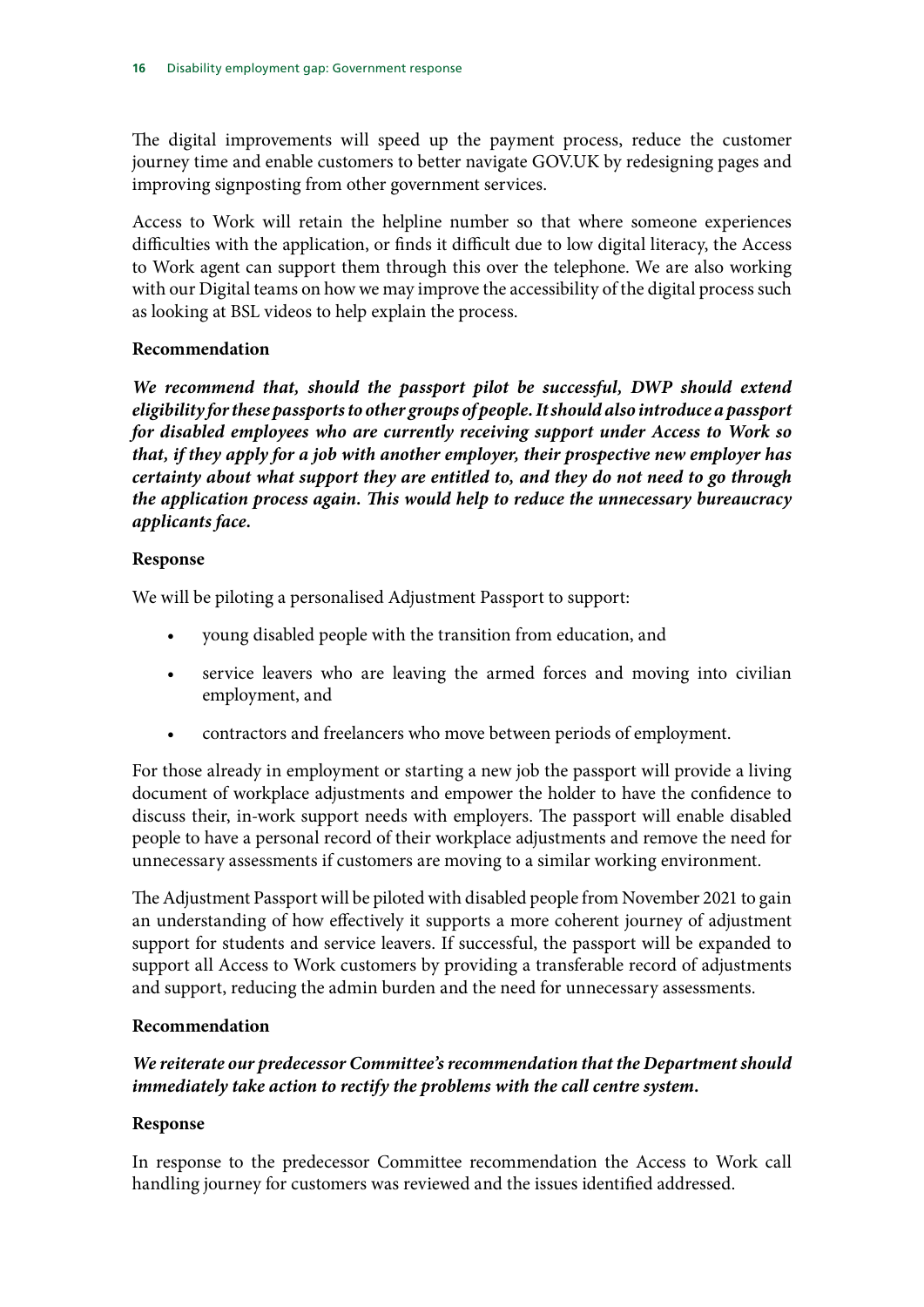Access to Work now provides a number of different channels through which customers can make contact, including the previously referenced Video Relay Service, and Relay UK. During the course of the last year, we have invested in a significant programme of upskilling amongst Access to Work call centre team members to ensure they have the skills and knowledge to resolve customer queries at the initial point of contact.

As part of the Access to Work digital transformation we will be looking to further enhance the online offer, including by improving communication support at interview, application and renewal. Further services are being developed, including digital functionality to claim and pay access to work awards. By taking steps to improve the service we will reduce the number of customers' needing to contact us via the call centre.

# *Disability Confident*

#### **Recommendation**

*In response to this report, the Department should urgently announce its plans to carry out a comprehensive evaluation of the Disability Confident scheme and commit to a specific timetable for this evaluation.*

#### **Response**

The National Disability Strategy announced our intention to review the Disability Confident scheme (Levels 2 and 3) and in response DWP will work with the Disability Confident Professional Advisers Group (PAG), the Business Leaders Group (BLG), charities and other key stakeholders this year to review and strengthen the scheme.

Building on the insight survey conducted in 2018, we are commissioning an employer insight survey to seek the views of employers about the effectiveness of the current scheme, what is working well and what can be improved in support of disability employment.

#### **Recommendation**

*As part of its evaluation, the Department should explore ways in which it can measure the success of the Disability Confident scheme. This should include, but not be limited to, a mandatory requirement for employers at levels 2 and 3 to routinely publish the percentage of disabled individuals working in their organisations through the Government's Voluntary Reporting Framework. Employers should also be required to notify the Government when they have signed up to the framework.*

#### **Response**

As part of our review of Disability Confident we will consider how we can measure the impact and success of the scheme. This review will also consider the Cabinet Office consultation into mandatory and voluntary reporting.

The growth and take-up of the scheme demonstrates that employers are engaging with the disability agenda. As of 31st October 2021, there were over 20,000 employers actively engaged in the DC scheme, covering over 11 million employees working within those businesses.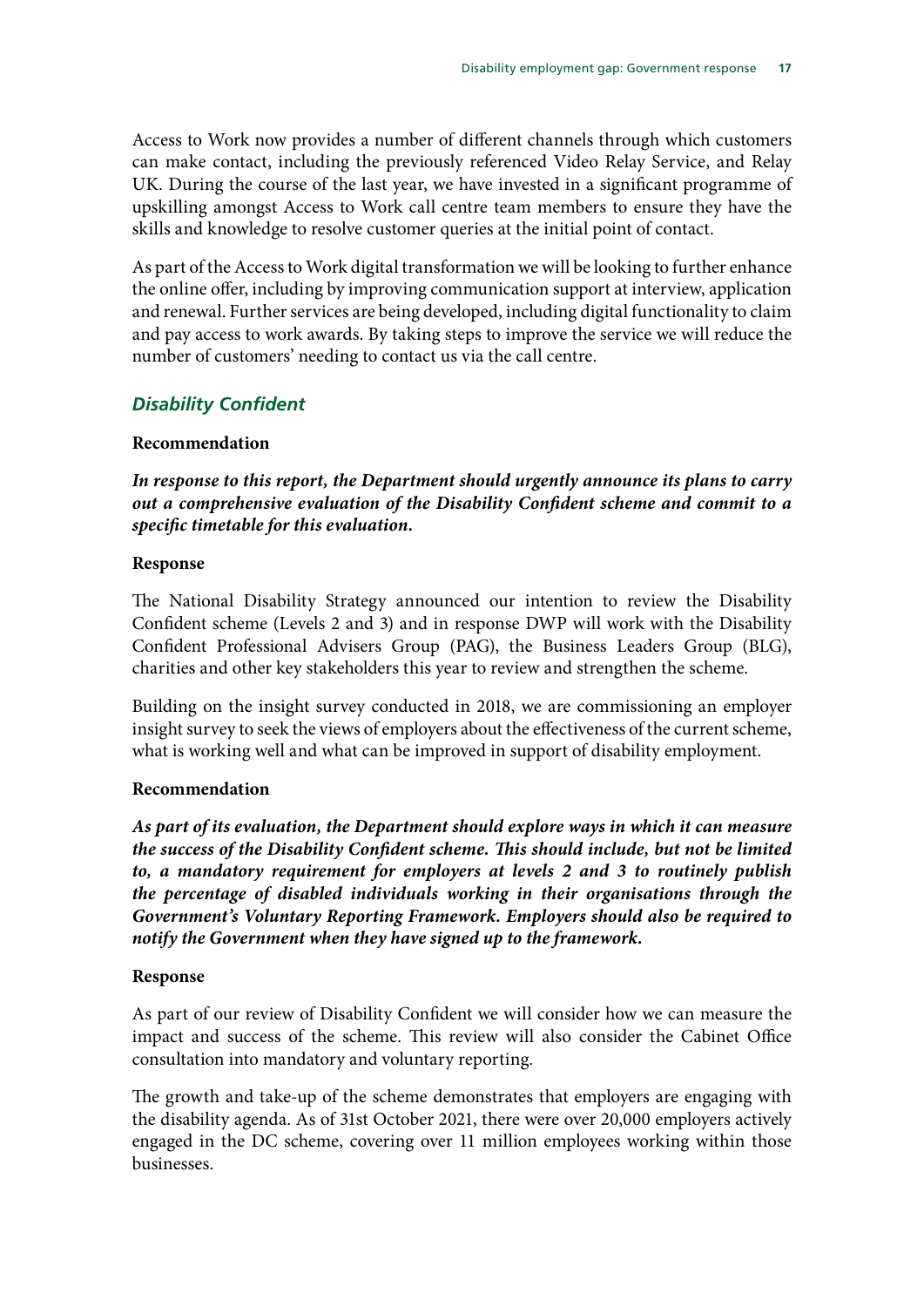During Autumn 2021, we are undertaking a follow-up employer insight survey to explore the further effects that signing up to the Disability Confident scheme has on recruitment and retention attitudes towards disabled people.

### **Recommendation**

*As part of its evaluation, to improve the effectiveness of the scheme, we recommend that the Department should establish an independent body to carry out objective external assessments of Disability Confident employers at levels 2 and 3 to monitor whether they are fulfilling their obligations. The Department should consider what action it could take against employers that are failing to meet their Disability Confident requirements.*

# **Response**

The Disability Confident scheme was developed by disabled people, disability organisations and employers with the aim being that employers took responsibility and demonstrated their commitment to being Disability Confident. This approach was endorsed by the Disability Confident Steering Group, including disabled people, disability organisations and employers.

The review of levels 2 and 3 will provide an opportunity to seek views on the level of external assessment.

The scheme has a process for employers to follow to resolve issues or complaints related to their administration in the scheme. If after following the process issues remain unresolved, DWP may then contact the employer to:

- seek their view on the issue(s) involved.
- consider with the employer whether they are failing to comply with some or all of the Disability Confident criteria.
- if they are failing to comply, discuss an improvement plan and timetable for remedying the situation.

DWP would expect the employer to be able to show that they are taking action to address the issue(s). If there is clear evidence that the employer is not applying the policies and/ or practices of the Disability Confident scheme, DWP reserves the right to suspend or remove the Disability Confident status of the employer. We will consider the complaints process as part of the DC review.

#### **Recommendation**

*As part of its evaluation, we recommend that the Department should consider whether the existing Disability Confident commitments, and the criteria at subsequent levels, is sufficiently challenging and encourages meaningful change from employers. We recommend that any new commitments should include a requirement for Disability Confident employers to recruit disabled people before being awarded a higher level of accreditation.*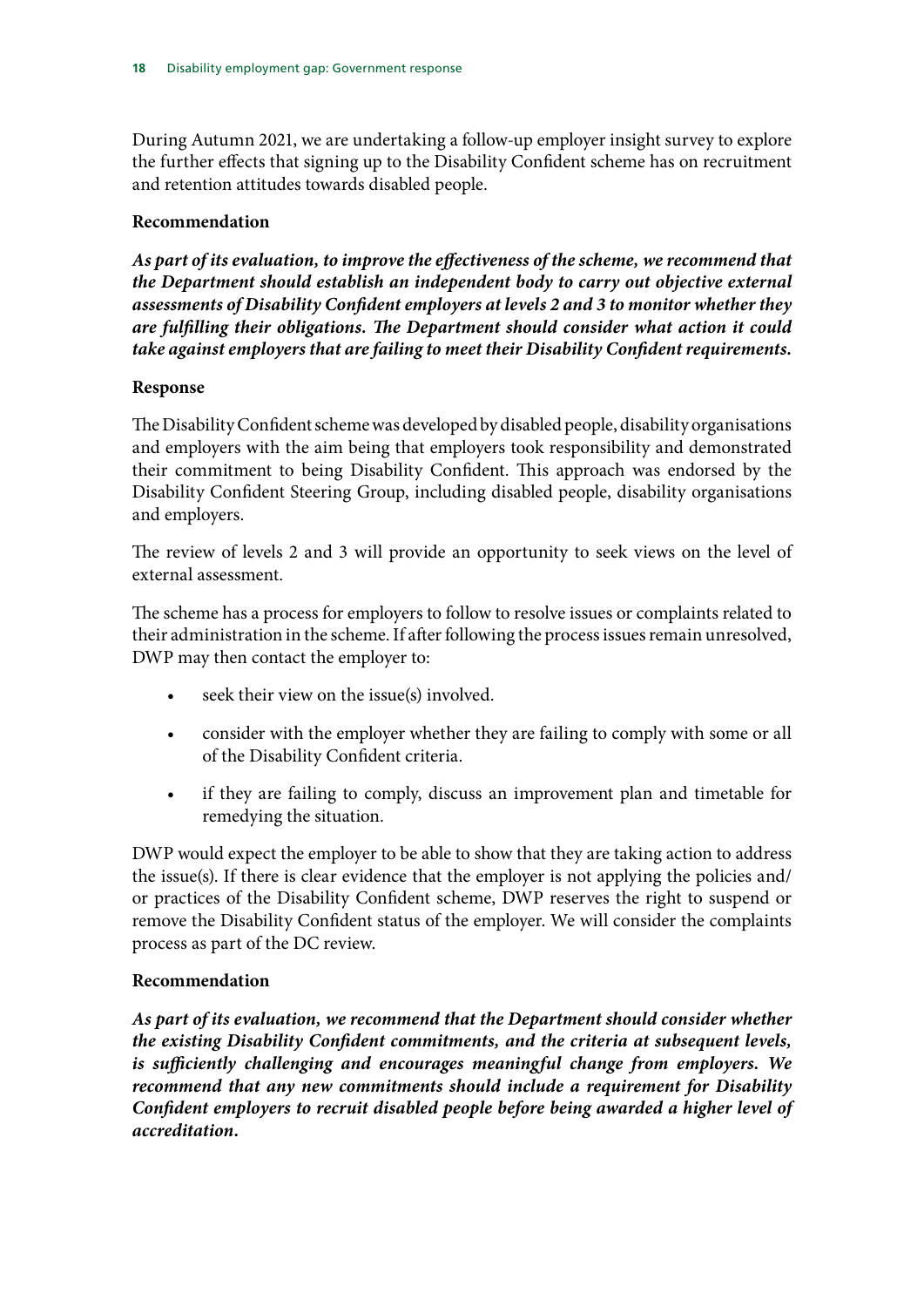At all levels, employers are required to adhere to key commitments within the scheme. At Disability Confident Committed (Level 1), this includes: attracting disabled people and ensuring that their recruitment processes are fully inclusive and accessible; communicating and promoting vacancies to attract disabled people; offering an interview to disabled people that meet the minimum criteria for the job; anticipating and providing reasonable adjustments as required; and supporting existing disabled employees to retain employment.

It is unlikely that an organisation can become Disability Confident without employing a single disabled person. At levels 2 and 3 employers need to provide evidence of how they support their disabled employees, which would not be possible if they had no disabled employees.

Employers at all levels **must** agree to undertake activities that will make a significant difference to the work-opportunities of disabled people. Throughout the learning journey employers review their policies and procedures against set criteria and gather evidence to demonstrate that their processes are inclusive and accessible to all and that they are supporting workplace opportunities for disabled people.

As part of the Disability Confident review, we will consider whether the commitments, actions and guidance within the scheme's criteria is sufficiently challenging and encourages meaningful change from employers.

#### **Health is Everyone's Business (HIEB)**

#### **Recommendation**

*We welcome the publication of the Government's response to the Health is Everyone's Business consultation, which closed in 2019. We look forward to scrutinising the Government's proposals in greater detail, particularly on improving access to occupational health for people in smaller businesses, which may not have dedicated HR functions.*

*We recommend that the Government set out, in response to this report, more detail about its plans to test and evaluate the impact of a subsidy for SMEs and the self-employed, including its planned timetable.*

#### **Response**

The Health is Everyone's Business (HiEB) consultation response was published in July 2021 and aims to reduce ill-health related job loss and see 1 million more disabled people in work from 2017 to 2027.

The measures Government is taking forward provide greater clarity around employer/ employee rights and responsibilities; recognise the important role of Occupational Health (OH); re-enforce the need for employers to have access to clear and compelling information and advice that is easy to understand, trustworthy and accessible, and improve access to expert support services such as OH when needed.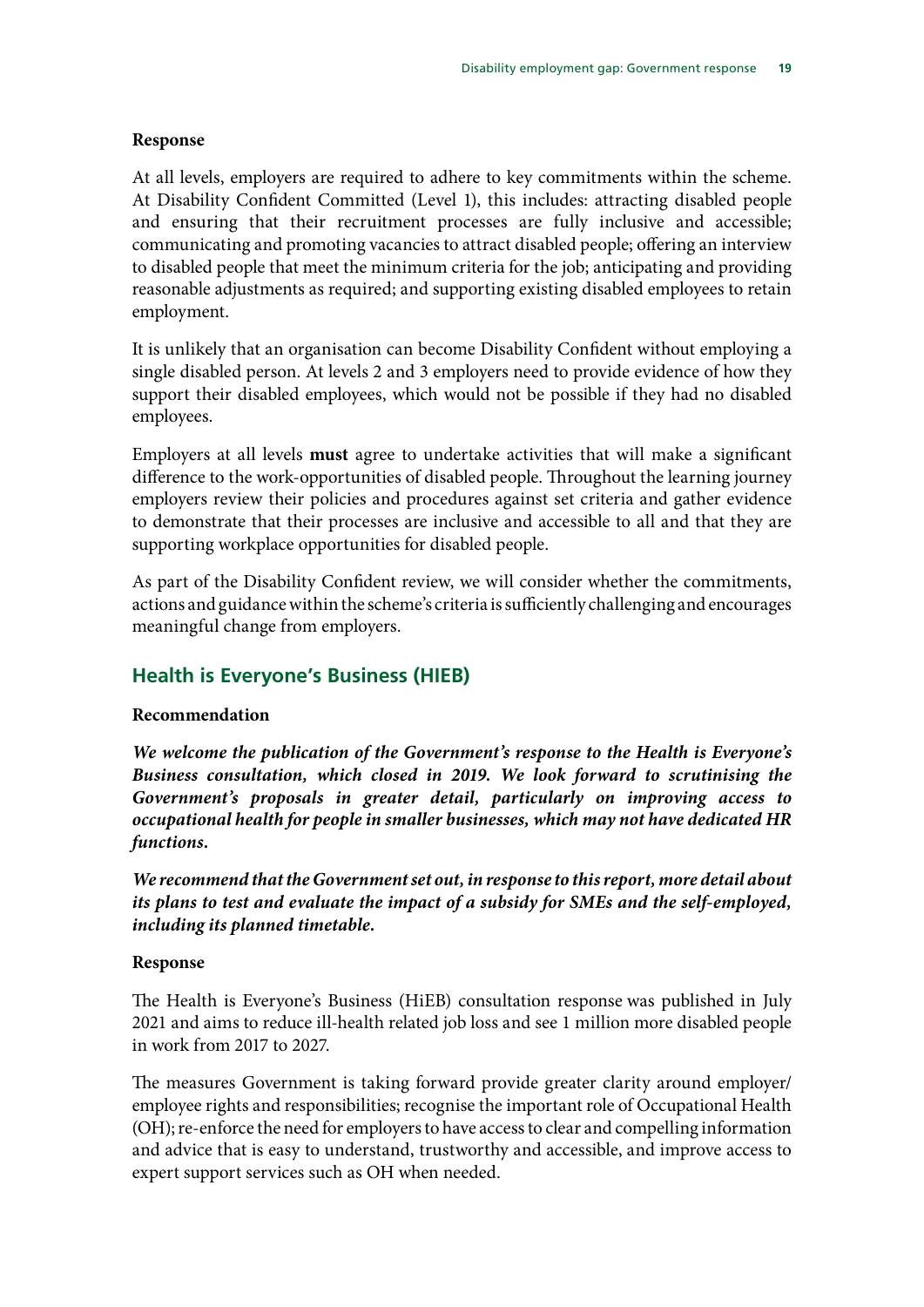Government is working with the Occupational Health (OH) sector to improve access to quality, cost effective, expert work and health support.

Evidence shows that cost is one of the main reasons for not purchasing OH among smallmedium employers (SME) and the self-employed. Lack of knowledge about the benefits of OH and how to purchase this through the commercial market is also a barrier for SME and the self-employed. Many employers will have no awareness or experience of procuring or using OH for themselves and there is limited guidance targeted at SMEs and self-employed people.

We are continuing to explore the efficacy of co-funding OH services, through a financial incentive scheme, and are working on ways to test this to inform further development.

Initially we plan to test incentivising expert-led, work and health assessments that help employees to remain in, or return to work, for SMEs and the self-employed. This test will be robustly evaluated and findings, alongside developments in OH workforce and innovation policies, and affordability, will inform our approach.

At this stage, we are not committing to the introduction of a financial incentive, but we are interested in the strength of the case to do so and building evidence on whether OH incentives and purchasing support can increase access to OH services for employees of SMEs and the self-employed, and the effect on employee outcomes.

We expect to launch a user-research exercise this financial year. This will work with employers and OH providers to explore effective ways of delivering financial incentives and support to navigate the market. These findings will be used to determine the further development.

# *Statutory Sick Pay (SSP)*

#### **Recommendation**

# *We recommend that in response to this report the Department set out in greater detail its plans for reforming SSP in future, including expected timescales.*

#### **Response**

Statutory Sick Pay (SSP) is designed to balance support for an individual when they are unable to work with the costs to employers of providing this support. In response to the COVID-19 pandemic, government made a series of unprecedented changes to SSP rules to help people to comply with public health advice.

This included making SSP payable from day one where absences were related to COVID-19 and available to employees who are sick or self-isolating due to COVID-19. However, the pandemic was not the right time to introduce broader changes to SSP which would have placed an immediate cost on employers at a time where many were struggling.

As we learn to live with COVID-19, we will be able to take a broader look at the role of SSP. Work is ongoing to make sure we get any changes right, while our strong welfare safety net continues to support those who need it.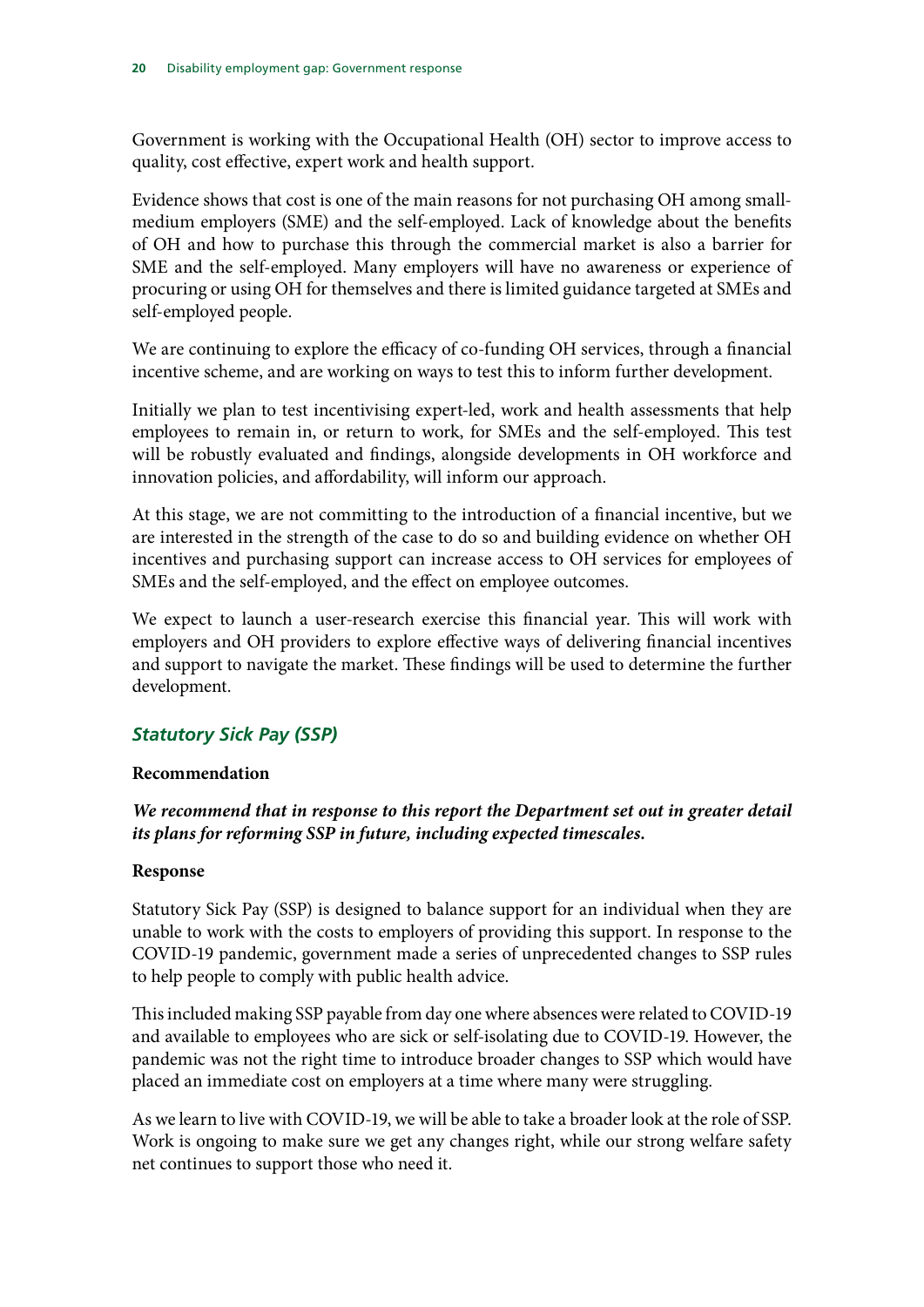# **Impact of the coronavirus pandemic**

#### **Recommendation**

*The Government should work with employers to ensure that disabled people are supported to work in an environment that suits them best: whether this is from home or at their place of work. To that end, the Government should amend current legislation and give workers the statutory right to request remote or flexible working from of the beginning of their employment. In some industries or some roles, it may not currently be feasible for workers to carry out their roles remotely. As with the existing right to request flexible working for employees with at least 26 weeks' service, employers should follow Acas' Code of Practice on dealing with flexible working requests in a reasonable manner, which should involve weighing the benefits of any changes against any adverse impact on the business. It should also work with employers to ensure that their places of work are inclusive and accessible for all, so that disabled people who do not want to work from home are well supported.*

#### **Response**

#### *Flexible / Remote working*

The Government recognises that there is no 'one size-fits-all' approach to flexible working arrangements and that the extent to which remote working is suitable for individuals will depend on personal and organisational circumstances. It is therefore important that any such arrangements are discussed between employers and employees.

Flexible working covers a range of working arrangements around the time, place, and hours of work. The offer of flexible working can bring benefits to employers and employees alike: it gives employees much-welcomed choice when looking to balance work and life at home; and helps employers to recruit and retain valued staff members. Having access to a flexible working arrangement can also make work more accessible to under-represented groups, including disabled people.

On 23 September 2021, BEIS published a consultation on measures to increase the availability and uptake of flexible working. This delivers on the manifesto commitment to 'encourage flexible working and consult on making it the default unless employers have good reasons not to' and is an important part of our drive to build back better after the pandemic, helping people to start and stay in work whatever their personal circumstances. The consultation closes on 1 December.

Since the onset of the pandemic, it is true that many more people have been working from home with businesses rapidly adapting to remote working, using new technology and finding new ways of working. We recognise that remote working has created opportunities but has not been a positive experience for everyone. There can be negative consequences for workplace culture, people for whom it is not available and those that it does not suit. That is why we need to learn from our experiences through the pandemic and proceed with care, taking the best of what has worked for businesses and their staff, but recognising the potential pitfalls.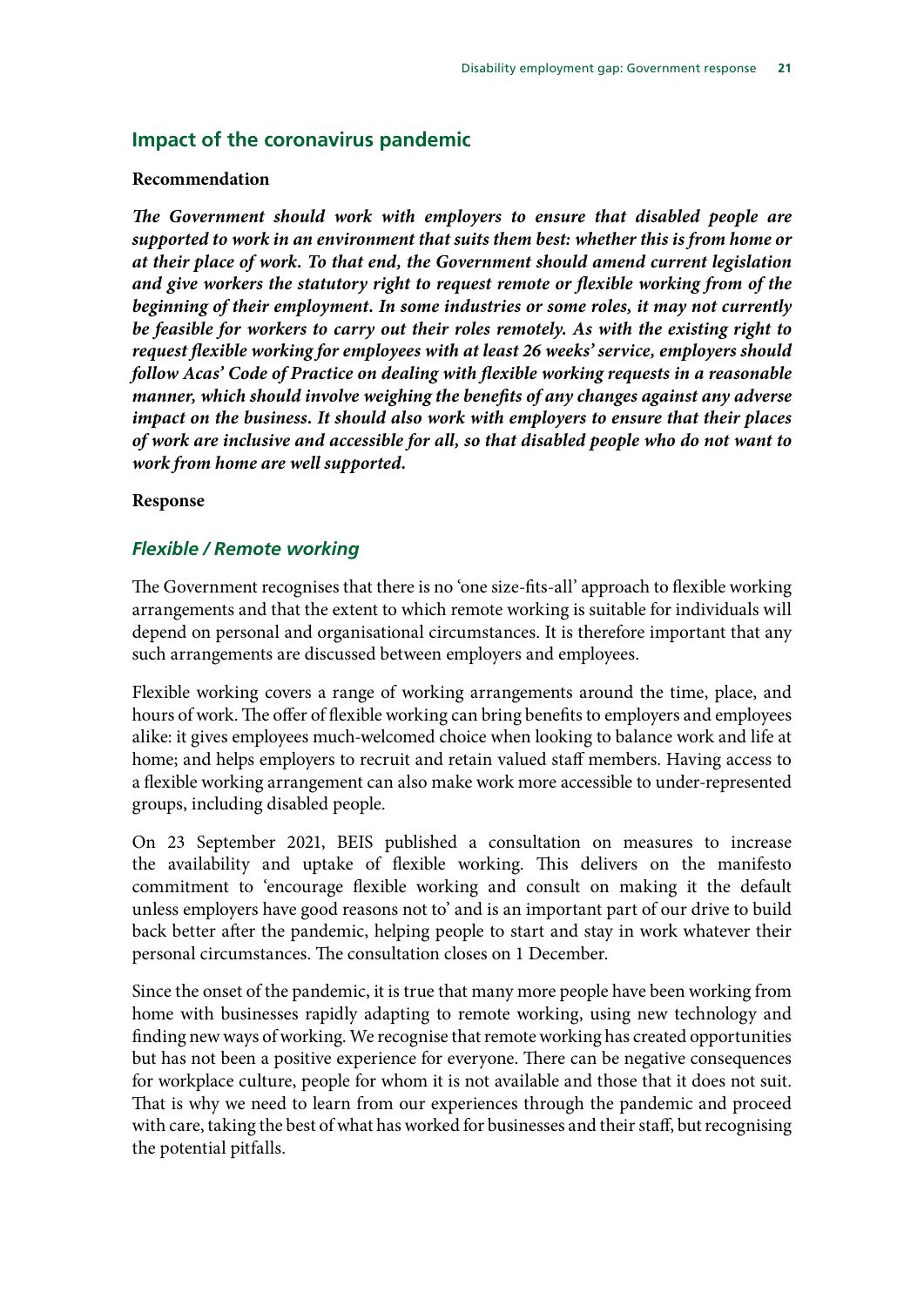The Government is also working with the Flexible Working Taskforce – a partnership across business groups, trade unions, charities, and government departments – to help inform the Government's thinking and support employers as we navigate the impact of Covid-19 on future ways of working.

In the short-term, the Advisory, Conciliation and Arbitration Service (Acas) – in consultation with the Flexible Working Taskforce – has produced advice on hybrid working, to help employers consider whether this could be an option for their workplace and how to fairly introduce it. Hybrid working is a type of flexible working where an employee splits their time between the workplace and working remotely. The advice covers the existing legal and practical issues associated with this way of working – and includes a section on supporting and managing staff.

The Flexible Working Taskforce is also working on developing best practice guidance for employers in this area, which will include advice on inclusion and fairness when making decisions about hybrid working, before moving on to consider how employers are better able to support all forms of flexible working, including short notice requests.

# **HSE – death arising from coronavirus**

# **Recommendation**

*We recommend that DWP work with HSE to commission research to better understand whether there is a link between occupational settings and the raised risk of death from coronavirus for disabled people.*

#### **Response**

Analysis has already been undertaken, by the ONS, to estimate the association between self-reported disability and deaths involving COVID-19. The following article concluded that a combination of factors (residence type, geography, socio-demographics, and health conditions) partly explained the increased risk for disabled people.

[Deaths involving COVID-19 by disability status: a retrospective analysis of 29 million](https://www.medrxiv.org/content/10.1101/2021.06.10.21258693v1) [adults during the first two waves of the Coronavirus pandemic in England | medRxiv](https://www.medrxiv.org/content/10.1101/2021.06.10.21258693v1)

More generally the ONS concluded that people in certain occupations had an increased risk of death involving COVID-19.

- men who worked in elementary occupations or caring, leisure and other service occupations had the highest rates of death involving COVID-19, with 66.3 and 64.1 deaths per 100,000 males, respectively.
- women who worked in as process, plant, and machine operatives or in caring, leisure and other service occupations had the highest rates of death involving COVID-19 when looking at broad occupational groups, with 33.7 and 27.3 deaths per 100,000 females, respectively.

[Coronavirus \(COVID-19\) related deaths by occupation, England and Wales - Office for](https://www.ons.gov.uk/peoplepopulationandcommunity/healthandsocialcare/causesofdeath/bulletins/coronaviruscovid19relateddeathsbyoccupationenglandandwales/deathsregisteredbetween9marchand28december2020#:~:text=During%20the%20period%20of%20the,61.5%25%20(1%2C742%20deaths).) [National Statistics \(ons.gov.uk\)](https://www.ons.gov.uk/peoplepopulationandcommunity/healthandsocialcare/causesofdeath/bulletins/coronaviruscovid19relateddeathsbyoccupationenglandandwales/deathsregisteredbetween9marchand28december2020#:~:text=During%20the%20period%20of%20the,61.5%25%20(1%2C742%20deaths).)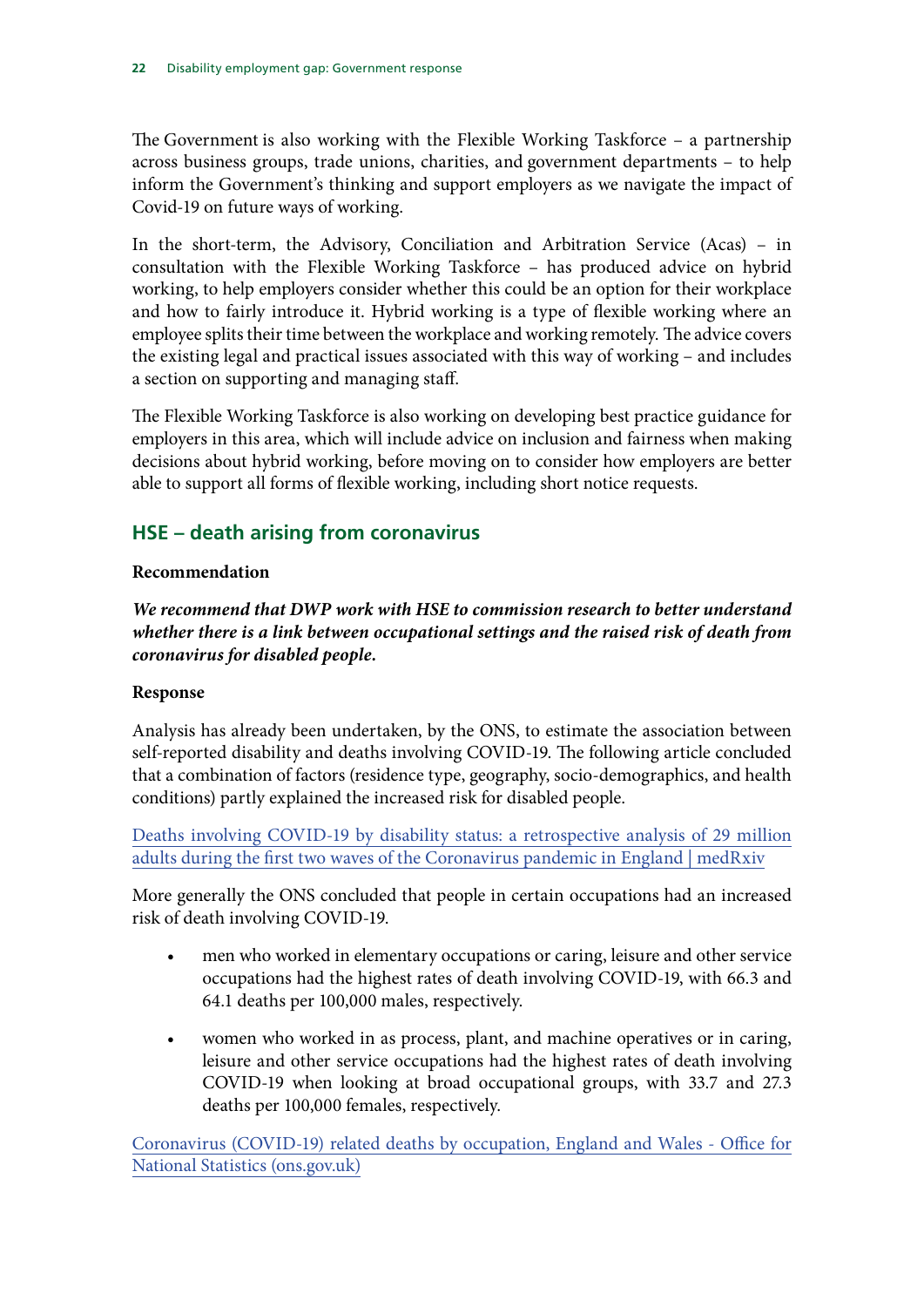# **Kickstart & Restart – data collation**

#### **Recommendation**

*DWP must ensure that the Kickstart and Restart schemes are accessible to disabled people. We recommended that the Department should immediately improve how it collects data about claimants' characteristics in the Universal Credit system so that it can monitor, in real-time, how well the Kickstart and Restart schemes are working for particular groups, including disabled people. We reiterate that recommendation now.*

#### **Response**

#### *Kickstart Scheme is open to claimants with a disability*

Young people with a disability or health condition on Universal Credit who wish to take up the opportunity of a Kickstart job can discuss what roles they are interested in and any reasonable adjustment they require with either a Work Coach, Youth Employability coach or Disability Employment Adviser. If adjustments are required to enable the young person to take up a Kickstart job these are to be discussed and agreed with the Kickstart employer.

All young people on Kickstart are offered ongoing support on a voluntary basis with their work coach during their time in a Kickstart job.

If the young person does not currently have a work coach assigned to them and they wish to find out more about Kickstart opportunities this will be arranged with their local Jobcentre.

It was imperative to get Kickstart up and running quickly, in order to prevent the long term impact of unemployment on young people. As such, the ability to capture the demographic characteristics of participants was not prioritised. Disability status is recorded on the wider Universal Credit systems and will be used in the evaluation of the scheme.

#### *Restart Scheme*

The Restart Scheme is open to Universal Credit claimants, including disabled people, who have been unemployed for between 12 to 18 months and are expected to look for and be available for work, but have no sustained earnings. There will also be an opportunity for discretionary referrals for other Universal Credit claimants at the appropriate time based on individual claimant and Work Coach discussions. In addition, and learning from the Work Programme Impact Assessment, Work Coaches and providers will engage positively, including through a warm handover introductory conversation to make providers aware of the participants' specific circumstances and encourage participation.

The Restart Scheme will be fully accessible for all participants, including disabled people and people with health conditions. At the core of the programme is the requirement on providers to deliver a personalised service that addresses individuals' support needs. Under the terms of the Equality Act, providers are required to enable equal access to the provision. Restart Scheme providers are also required to be Disability Confident Leaders, and therefore to be fully aware of best practice in supporting disabled people.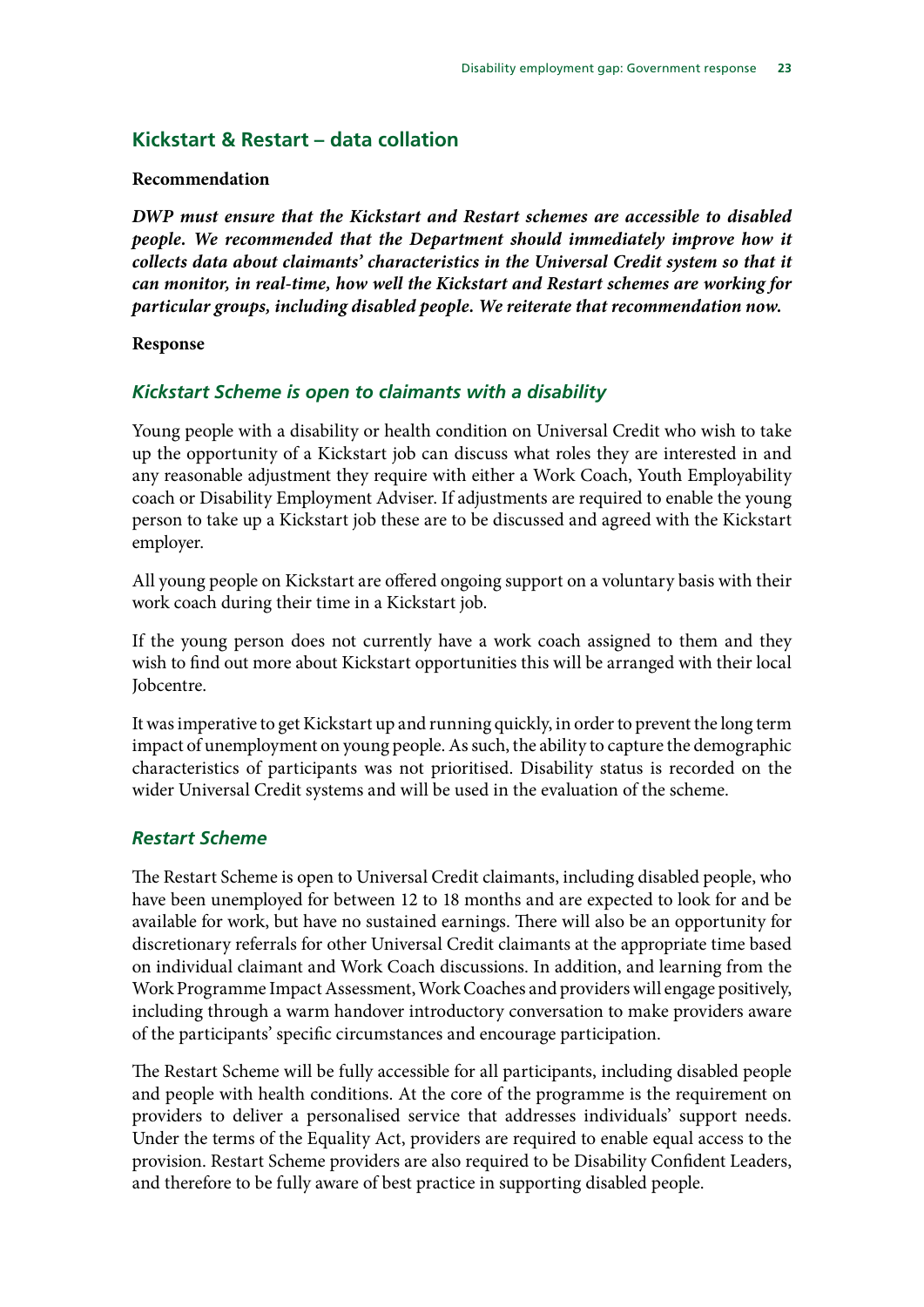The Department will be monitoring the characteristics of people who participate in employment programmes, including which benefit conditionality group they are from.

#### **Recommendation**

*DWP must demonstrate that lessons have been learnt from previous schemes and ensure that the payment model used in Restart does not disincentivise providers from supporting those who are furthest away from the labour market, including some disabled people. The Department should incorporate a service fee element into its payment model for Restart to ensure that providers are incentivised to support disabled people, and other cohorts, that may be furthest away from accessing the labour market.*

#### **Response**

The Restart Scheme is specifically designed for those who are fit for work and in need of that extra support to get back into sustained employment. The Payment by Results model incentivises providers to help as many people as possible into sustained employment, as the more people they help, the more outcome payments they will receive. There are two distinct elements to the Restart Scheme payment model which are:

- Delivery Fee (30% of the estimated Total Contract Value)
- Outcome Payments

To avoid "creaming and parking" of harder to help participants, we have used an accelerator payment model. This model means that providers begin getting paid more per outcome once they reach above a certain performance level. The intention is to incentivise providers to achieve outcomes for as many customers as possible, including those harderto-help, rather than focussing only on those considered closest to the labour market.

# **The disability benefits system**

# *Work Capability Assessment*

#### **Recommendation**

# *The Work Capability Assessment (WCA) is not fit for purpose. DWP should use the Green Paper as a starting point to carry out wholesale reform of the WCA.*

#### **Response**

The Green Paper explores how the benefits system can better meet the needs of claimants now and in the future by improving claimant experience of our services, enabling independent living, and improving employment outcomes. We are now analysing the responses. Detailed proposals will be brought forward in a White Paper in 2022, setting out how we can better enable people to take up work and live more independently, and outline the changes we want to make to the benefits system to better address structural and delivery challenges.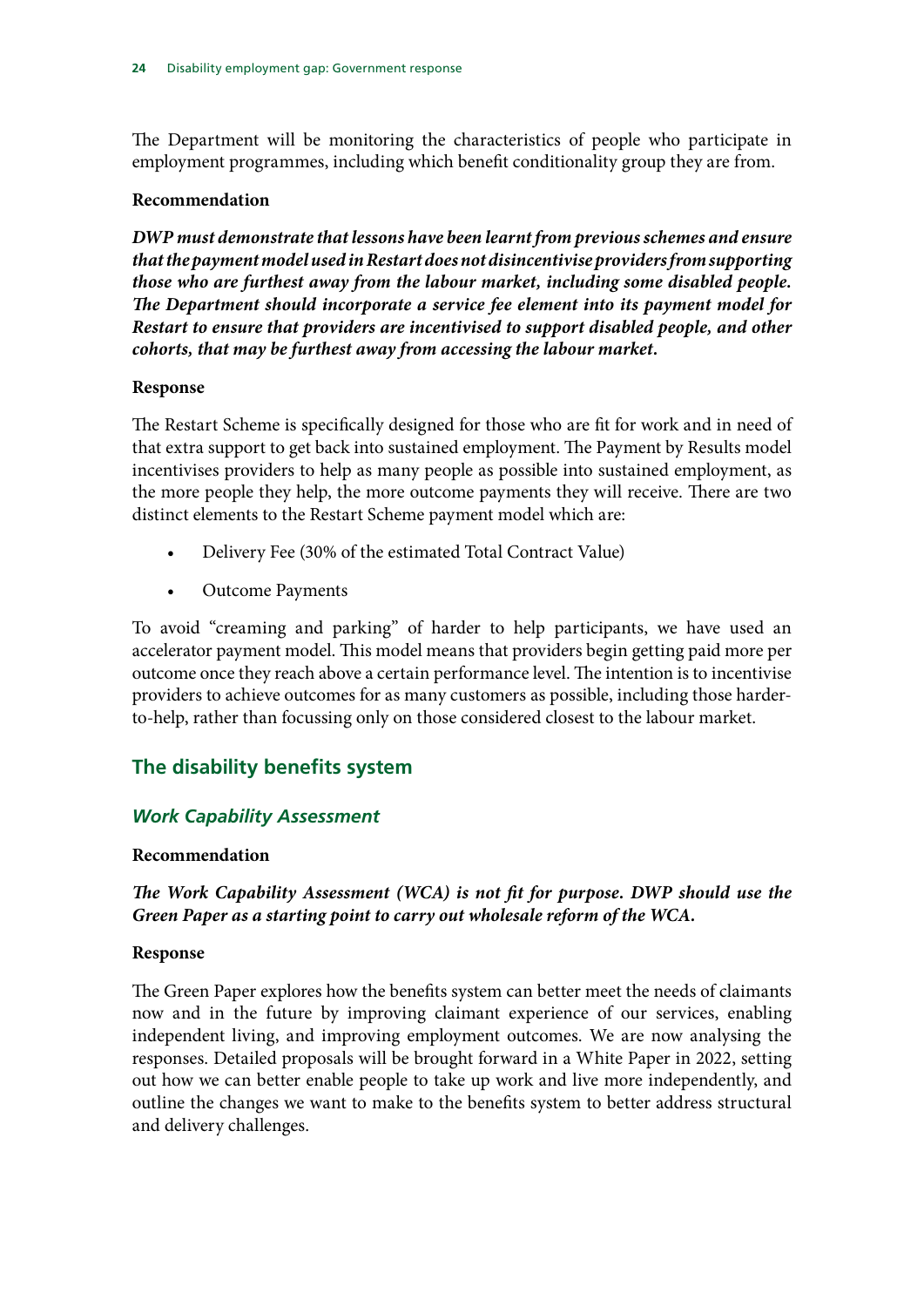#### *Sanctions*

#### **Recommendation**

*DWP should set out the evidence in support of its new sanction approach, what involvement disabled people had in developing it, and what plans it has to evaluate it. It should also provide its most recent evidence on the impact of sanctions on disabled claimants, including on their mortality, as well as any lessons it has learned from the suspension of the conditionality regime during the coronavirus pandemic. It should also set out in response to this report the action it has taken in response to our predecessor Committees' reports from 2015 and 2018 on benefit sanctions and their impact on disabled people and people with health conditions, including their recommendations that some groups should be exempt from sanctions and that DWP should explore options for non-financial sanctions and that it explores options for a warning to be issued for a first sanctionable failure. In particular, it should explain what it has done to engage claimants in provision and conditionality, as it undertook to do in 2018. It should commit to reducing the number of disability benefit claimants who are subject to conditionality and decrease the value of sanctions. The Department should only impose sanctions when all other avenues have been exhausted.*

#### **Response**

The Committee's 2018 report on benefit sanctions recommended that certain groups of claimants in the Health Journey be exempt from conditionality and sanctions. In the Government's response, the Department committed to explore a Proof of Concept (PoC) for a voluntary-first approach.

This voluntary first approach (now known as Tailoring Up) is designed to better engage claimants on the Universal Credit Health Journey, or those claiming Employment and Support Allowance. Mandatory activities can still be applied if the work coach considers that this is necessary to appropriately support the claimant into or towards employment. This approach was developed following a PoC run in 29 Jobcentre Plus sites from September 2019 to February 2020.

Small scale qualitative feedback from staff was positive and indicated that this approach increased their ability to build rapport and trust with claimants; increased claimant engagement and delivered improved quality of tailoring and personalisation. Claimant views were not evaluated due to lockdown.

Implementation of this new approach was rolled out nationally in January 2021, alongside the reintroduction of employment support for this group of claimants. Assurance activity will continue whilst the approach is bedding in. Early signs indicated claimants were receiving regular interventions using the resourced time in a more flexible way, which was more aligned to the policy intent.

As with all our policies, the Department will continue to monitor and review the effectiveness of the tailoring up approach. There are already conditionality exemptions for those with the most severe health conditions; and all claimants have their commitments tailored based on their personal situation. There is no evidence or analysis on the impact of sanctions on disabled people.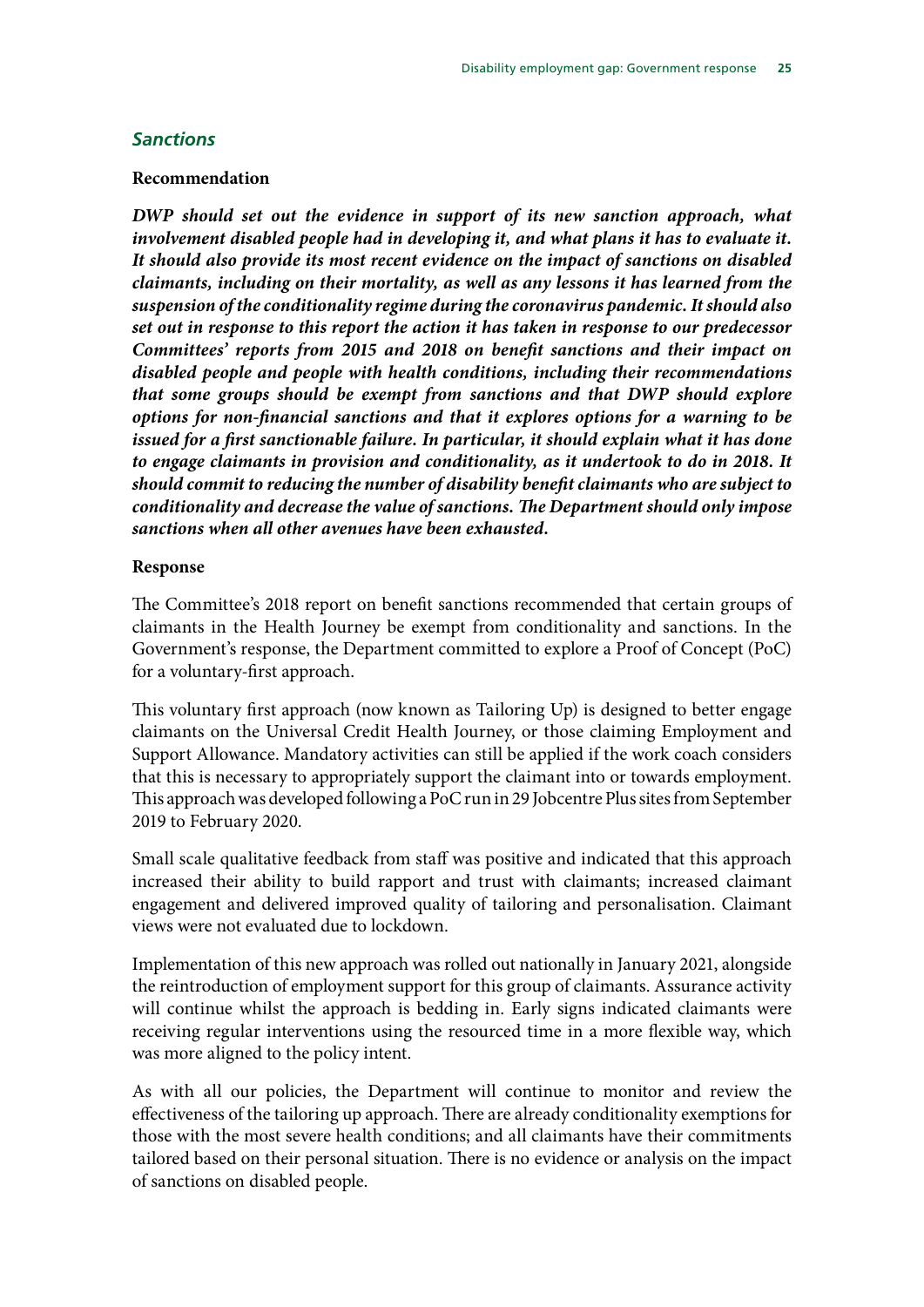The Department also committed in the Government response to look at processes to give claimants a written warning, instead of a sanction, for a first sanctionable failure to attend a Work-Search Review. Before assessing the merits of extending such a system, we are under-taking a series of small-scale proof of concepts of this warning system. However, we have had to pause this work in order to prioritise support for an increased number of claimants owing to the pandemic. We are aiming to restart this activity in due course.

# *What has DWP done to engage claimants in provision and conditionality*

The Green Paper proposed ways to improve the design of the benefits system and posed illustrative ideas to generate discussion. During the consultation we heard from disabled people and their representatives about the approaches to consider to improve the system. We are now analysing the responses and detailed proposals will be brought forward in a White Paper in mid-2022, setting out how we can better enable people to live more independently and take up work where possible.

# **SSAC's proposal**

# **Recommendation**

*The evidence we heard suggests that the Department's engagement with disabled people on developing its National Strategy for Disabled People has been poor.*

*We recommend that the Department immediately accept SSAC's proposal for a protocol for engaging with disabled people. In response to this report, the Department should set out a timeframe for when it will begin publishing information about its engagement with disabled people.*

#### **Response**

The Cabinet Office based Disability Unit has led development of the National Disability Strategy, working across government and reporting to DWP Ministers. The National Disability Strategy was published on 28 July 2021 and aims to improve disabled people's everyday lives. The strategies breadth is informed by one of the biggest listening exercises with disabled people in our recent history.

The UK Disability Survey saw over 14,000 people respond, providing information about their everyday experiences. Engagement was also through our regional and national networks, virtual workshops and other events, alongside detailed dialogues with disabled people. The National Disability Strategy commits to reviewing the way the UK government engages with disabled people, through discussion with disabled people and disabled people's organisations and charities.